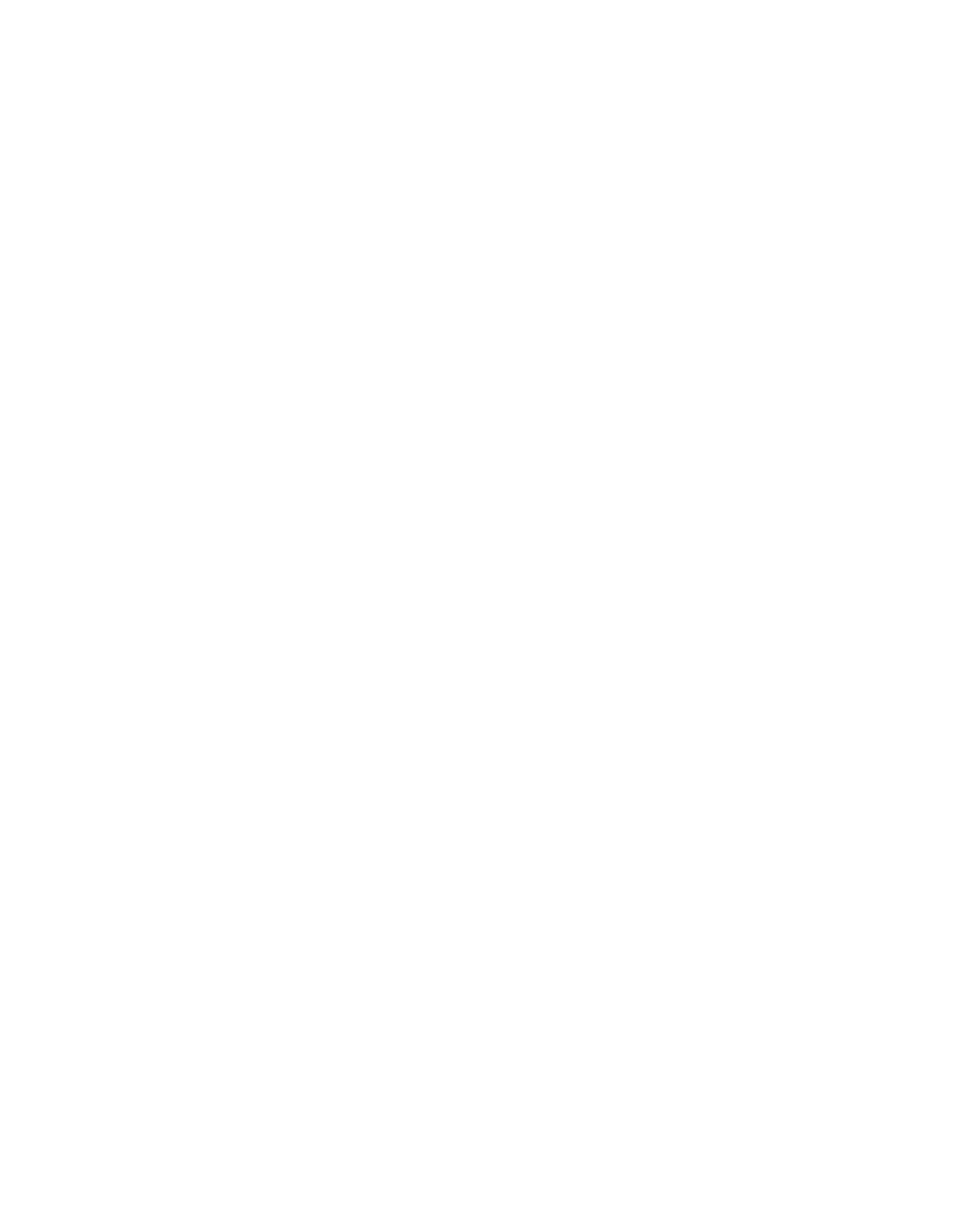# **RACIAL AND ETHNIC DISPARITIES IN HEALTH CARE, UPDATED 2010**

A Position Paper of the American College of Physicians May 13, 2010

This paper, written by Ryan Crowley, was developed for the Health and Public Policy Committee of the American College of Physicians: Richard Neubauer, MD, FACP, *Chair*; David Fleming, MD, FACP, *Vice-Chair*; David L. Bronson, MD, FACP; Robert M. Centor, MD, FACP; Robert A. Gluckman, MD, FACP; Richard P. Holm, MD, FACP; Mark Liebow, MD, FACP; Mark E. Mayer, MD, FACP; Robert McLean, MD, FACP; Kenneth Musana, MBchB, MSC, FACP; P. Preston Reynolds, MD, FACP; Matthew Rudy, *Student*; and Baligh Yehia, MD, *Associate*. It was approved by the Board of Regents on 12 April 2010.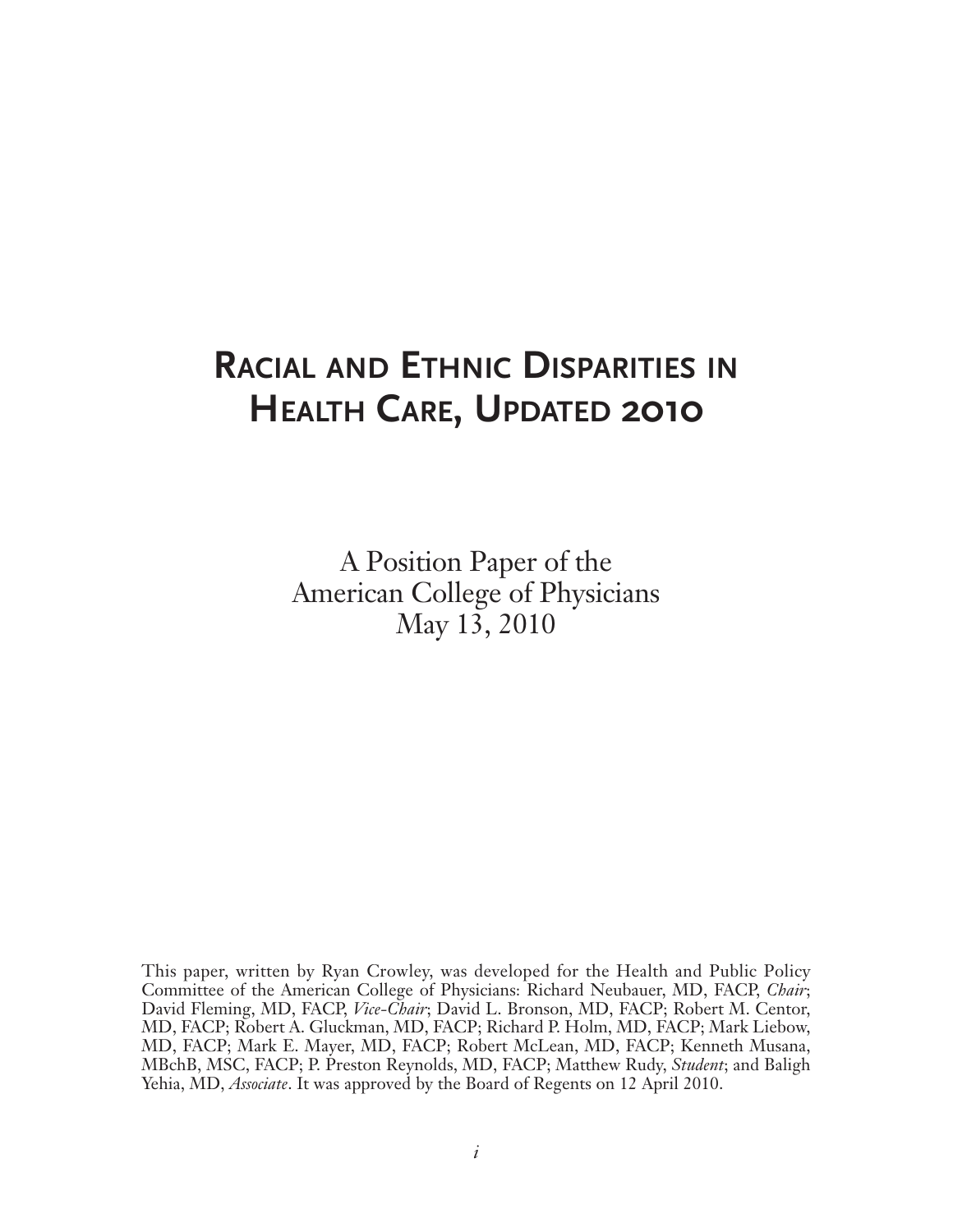How to cite this paper:

American College of Physicians. Racial and Ethnic Disparities in Health Care, Updated 2010. Philadelphia: American College of Physicians; 2010: Policy Paper. (Available from American College of Physicians, 190 N. Independence Mall West, Philadelphia, PA 19106.)

Copyright ©2010 American College of Physicians.

All rights reserved. Individuals may photocopy all or parts of Position Papers for educational, not-for-profit uses. These papers may not be reproduced for commercial, for-profit use in any form, by any means (electronic, mechanical, xerographic, or other) or held in any information storage or retrieval system without the written permission of the publisher.

For questions about the content of this Policy Paper, please contact ACP, Division of Governmental Affairs and Public Policy, Suite 700, 25 Massachusetts Avenue NW, Washington, DC 20001-7401; telephone 202-261-4500. To order copies of this Policy Paper, contact ACP Customer Service at 800-523-1546, extension 2600, or 215-351-2600.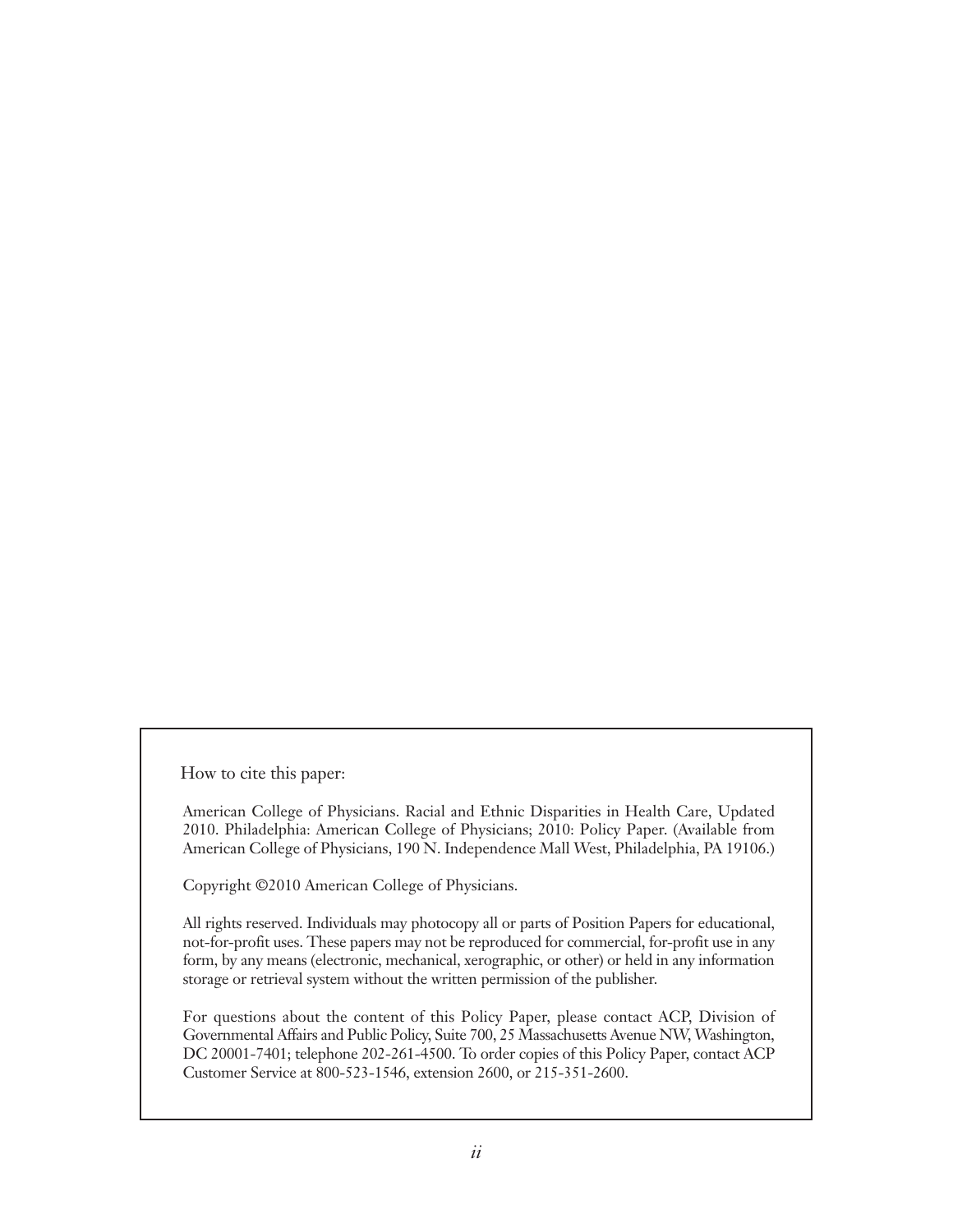# **Executive Summary**

Overwhelming evidence shows that racial and ethnic minorities are prone to poorer quality health care than white Americans, even when factors such as insurance status are controlled. As the nation's population continues to grow and diversify, the health care system will have to change and adjust to meet the needs of an increasingly multicultural patient base. In 2003, the American College of Physicians, which is now the largest medical specialty society in the United States with over 129,000 physicians and medical student members, released the paper Racial and Ethnic Disparities in Health Care (www.acponline.org/ppvl/policies/e000904.pdf). The paper provided a number of recommendations on how the gulf between racial and ethnic minority patients and their white counterparts can be closed. Unfortunately, while progress has been made in some areas, the issue of racial and ethnic disparities remains a difficult and complex problem to address. This update of the 2003 paper adopts recommendations that still need attention – such as improving access to health insurance among minorities – and also notes where progress has been made.

The sources of racial and ethnic disparities are rooted not only in the nation's dysfunctional health care system but also in a number of societal determinants that are touched upon in this paper. An individual's environment, their income, level of education, and other factors all affect health or reflect a person's health status. If racial and ethnic disparities are to be successfully addressed, the nation must make a concerted effort to improve the stressors existing both within and outside of the health care system itself. In addition to the College's continued support for a number of recommendations outlined in the 2003 paper, ACP recommends the following:

## **Recommendations**

**Position 1: Providing all legal residents with affordable health insurance is an essential part of eliminating racial and ethnic disparities in health care.** 

**Position 2: All patients, regardless of race, ethnic origin, gender, nationality, primary language, socioeconomic status, sexual orientation, cultural background, age, disability, or religion, deserve high-quality health care.**

**Position 3: As our society increasingly becomes racially and ethnically diverse, physicians and other health care professionals need to acknowledge the cultural, informational, and linguistic needs of their patients. Health literacy among racial and ethnic minorities must be strengthened in a culturally and linguistically sensitive manner.** 

**Position 4: Physicians and other health care professionals must be sensitive to cultural diversity among patients and recognize that preconceived perceptions of minority patients may play a role in their treatment and contribute to disparities in health care among racial and ethnic minorities. Such initiatives as cultural competency training should be incorporated into medical school curriculae to improve cultural awareness and sensitivity.**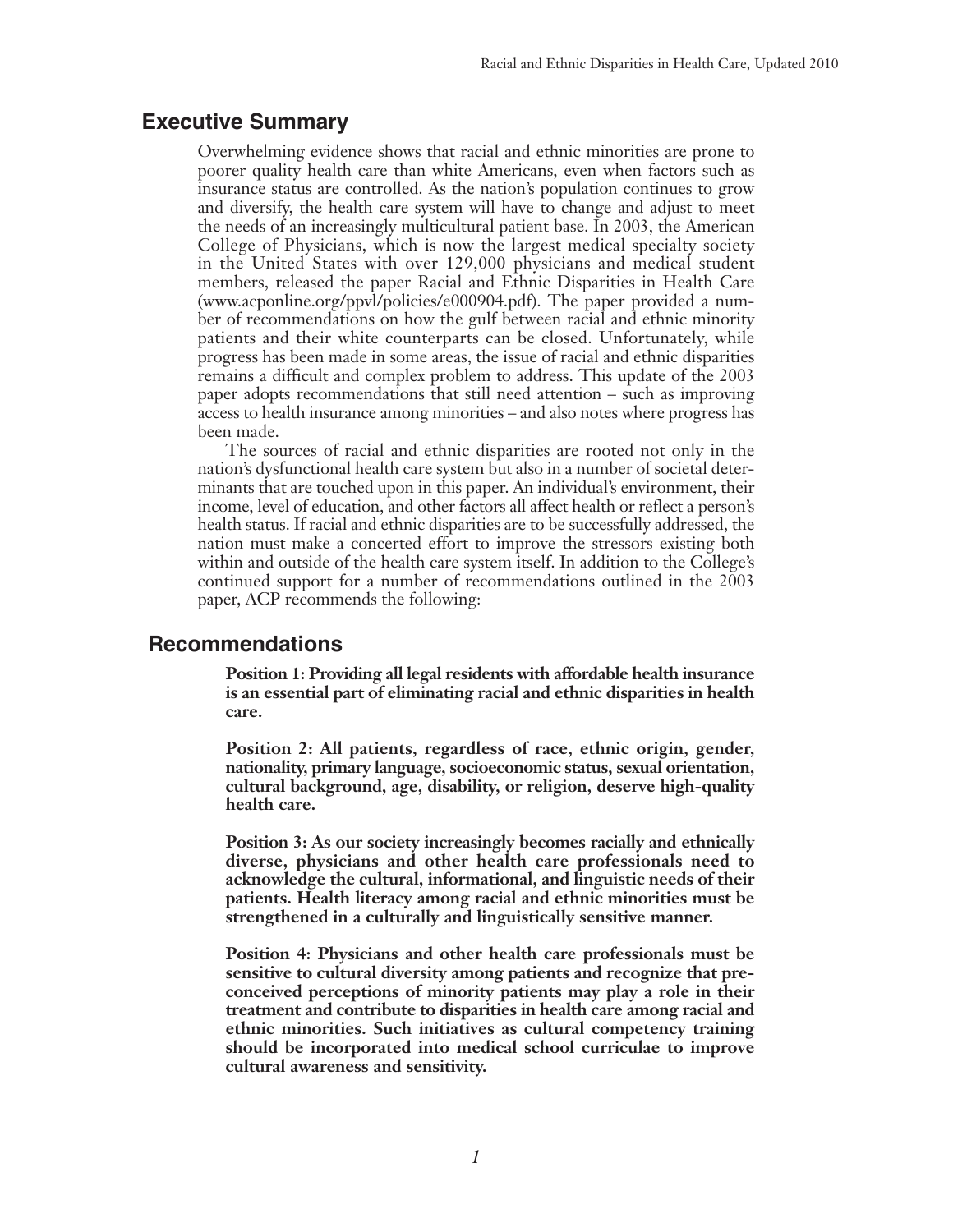**Position 5: The health care delivery system must be reformed to ensure that patient-centered medical care is easily accessible to racial and ethnic minorities and physicians are enabled with the resources to deliver quality care.** 

**Position 6: A diverse health care workforce that is more representative of the patients it serves is crucial to promote understanding among physicians and other health care professionals and patients, facilitate quality care, and promote equity in the health care system.**

- **A. Education of minority students at all educational levels, especially in the fields of math and science, needs to be strengthened and enhanced to create a larger pool of qualified minority applicants for medical school.**
- **B. Medical and other health professional schools should revitalize efforts to improve matriculation and graduation rates of minority students. ACP supports policies that allow institutions of higher education to consider a person's race and ethnicity as one factor in determining admission in order to counter the impact of current discriminatory practices and the legacy of past discrimination practices. Programs that provide outreach to encourage minority enrollment in medical and health professional schools should be maintained, reinstated, and expanded.**
- **C. Medical schools need to increase efforts to recruit and retain minority faculty.**
- **D. Efforts should be made to hire and promote minorities in leadership positions in all arenas of the health care workforce.**
- **E. Funding should be continued and increased for programs and initiatives that work to increase the number of physicians and other health care professionals in minority communities.**

**Position 7: Social determinants of health are a significant source of health disparities among racial and ethnic minorities. Inequities in education, housing, job security, and environmental health must be erased if health disparities are to be effectively addressed.** 

**Position 8: Efforts must be made to reduce the effect of environmental stressors that disproportionately threaten to harm the health and well-being of racial and ethnic communities.** 

**Position 9: More research and data collection related to racial and ethnic health disparities is needed to empower stakeholders to better understand and address the problem of disparities.**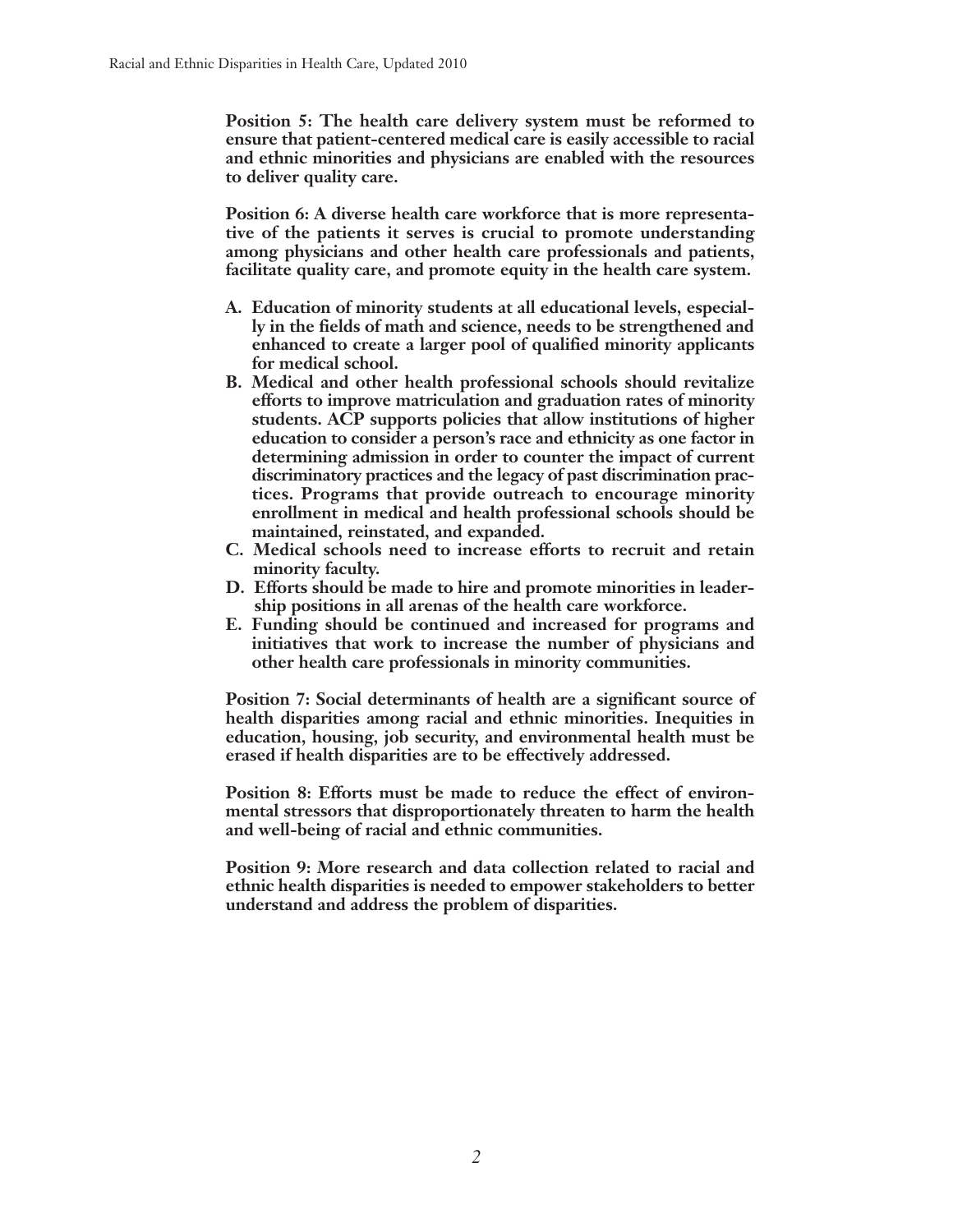# **Background**

Racial and ethnic minorities tend to receive poorer quality care compared with nonminorities, even when access-related factors, such as insurance status and income, are controlled.<sup>1</sup> The Institute of Medicine (IOM) defines disparities as "racial or ethnic differences in the quality of health care that are not due to access-related factors or clinical needs, preferences, and appropriateness of intervention."2 While other entities, such as the World Health Organization, have adopted a different view of what constitutes a disparity, major stakeholders agree that such disparities are unjust and need to be addressed.<sup>3</sup>

The problem of racial and ethnic health care disparities is highlighted in various statistics:

- Minorities have less access to health care than whites. The level of uninsurance for Hispanics is 34% compared with 13% among whites.<sup>4</sup>
- Native Americans and Native Alaskans more often lack prenatal care in the first trimester.
- Nationally, minority women are more likely to avoid a doctor's visit due to  $cost.<sup>5</sup>$
- Racial and ethnic minority Medicare beneficiaries diagnosed with dementia are 30% less likely than whites to use antidementia medications.<sup>6</sup>

The sources of racial and ethnic health care disparities include differences in geography, lack of access to adequate health coverage, communication difficulties between patient and provider, cultural barriers, provider stereotyping, and lack of access to providers. Closing the health care disparities gap is a difficult, multifaceted task. A study that surveyed 14 racial and ethnic minority subgroups concluded that health disparities could be narrowed by providing minorities with better health insurance coverage, more adequate language skills and assistance, and higher incomes.<sup>7</sup> However, the authors noted that other important factors, such as stereotyping, biases, and uncertainty in the provision of medical care, would also need to be explored. Closing the disparity gap is not only morally and professionally imperative, it remains a glaring civil rights injustice that must be addressed. Since the 1990s, federal government, health insurers, and other stakeholders have taken an increased interest in addressing health disparities among minority groups. For instance, the Healthy People 2010 initiative highlighted the elimination of racial and ethnic health disparities as a prominent public health goal for the next decade.

#### *Disparities in Health Status*

It should be noted that disparities in the health care system contribute to the overall disparities in health status that affect racial and ethnic minorities. An individual's health status is influenced not only by the health care system, but also environmental, genetic, and social determinants. Racial and ethnic minorities have present-day health statistics that reflect historical values for whites. For instance, infant mortality rates among minority groups lag behind those of whites. Among African Americans, the infant mortality rate was 2.4 times greater than that of the white population.<sup>8</sup> In 2005 (the last year data for all countries were available), the United States ranked 29th in the world in infant mortality largely due to the troubling health disparities among racial and ethnic minorities.9 In addition, African-American men and women have lower life expectancies than whites.<sup>10</sup> One study found that closing the black-white mortality gap would eliminate a startling "83,000 excess deaths per year among African Americans." <sup>11</sup>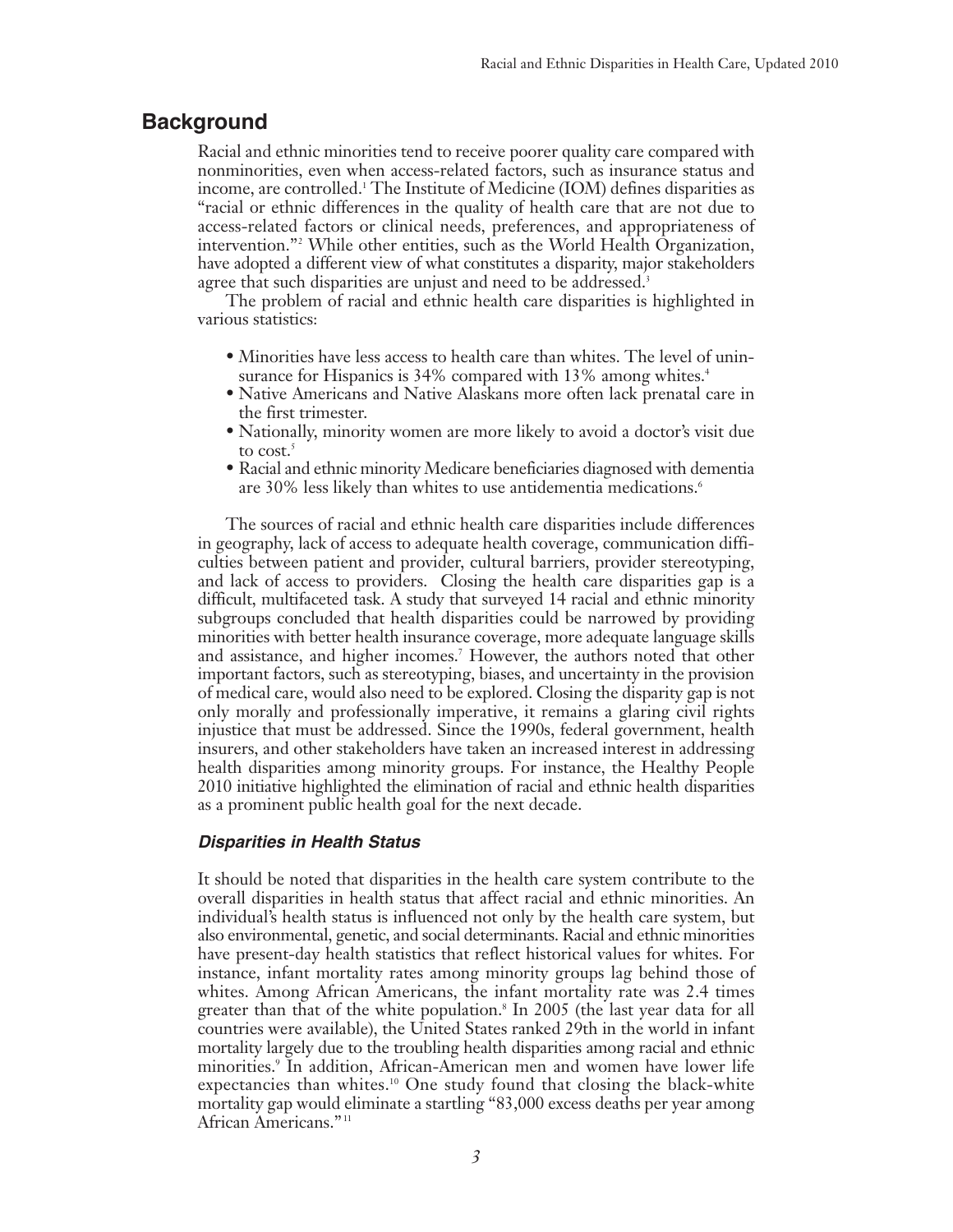Although this paper focuses on the problems within the health care system that cause and exacerbate health disparities, one cannot discount the social determinants that affect health. The IOM found that "racial and ethnic disparities in health care occur in the context of broader historic and contemporary social and economic inequality, and [that] racial and ethnic discrimination [persists] in many sectors of American life" despite legal, legislative, and administrative efforts to eliminate them. Residential segregation, lack of access to quality education, and barriers to economic opportunity, among others, are all factors that play a major part in determining an individual's health status.12,13,14 If disparities in health are to be alleviated, a comprehensive effort to address all factors that influence health status must be undertaken.

The ACP is strongly committed to advocating for increased access to quality health care for all regardless of race, ethnicity, socioeconomic status, or other factors. Accordingly, the mission of ACP is, "To enhance the quality and effectiveness of health care by fostering excellence and professionalism in the practice of medicine." The College believes that racial and ethnic disparities in health care are unacceptable and supports policies that increase access to health care for all, invest in preventive care, create a more diverse health care workforce, address societal determinants of health, and expand research into the causes and solutions regarding racial and ethnic health disparities. Accordingly, strategic objectives of the College include "improving access to care and eliminating disparities, with a focus on expanding health insurance coverage."15

#### **Position 1: Providing all legal residents with affordable health insurance is an essential part of eliminating racial and ethnic disparities in health care.**

The United States has made great strides over the past 50 years in improving access to health care. The number of Americans with access to health insurance, provided as a benefit through their employer, through a public program such as Medicare or Medicaid, or by other means, has increased dramatically since World War II, although 46 million people currently lack health insurance coverage. Advancements in medicine, improvements in the public health infrastructure, and other factors have dramatically increased life expectancy. However, for many people, especially in communities of color, the benefits of such medical advancements – particularly due to lack of access to care – have not been fully realized. While the factors that cause racial and ethnic health care disparities are complex and often extend outside of the boundaries of health policy, perhaps the most significant variable influencing disparities is insurance status. An individual with insurance is much more likely to access care. Minorities are more likely to be uninsured than whites, even when accounting for work status.<sup>16</sup> Nearly 32% of Native Americans/Native Alaskans are uninsured, followed by about 31% of Hispanics; whereas, about 11% of whites are uninsured.17 A literature review conducted for the Kaiser Family Foundation concluded that health insurance was the single most significant factor explaining racial disparities in having a usual source of care.18 The 2007 National Health Disparities Report concurs, stating that based "on analyses of a set of core quality measures, the factor most consistently related to better quality is whether a patient is insured."<sup>19</sup> However, even within the uninsured population, racial and ethnic minorities fare worse than whites in their ability to access health care.<sup>20</sup>

Lack of access to adequate insurance has severe consequences related to a person's health status, their ability to receive preventive care, and their ability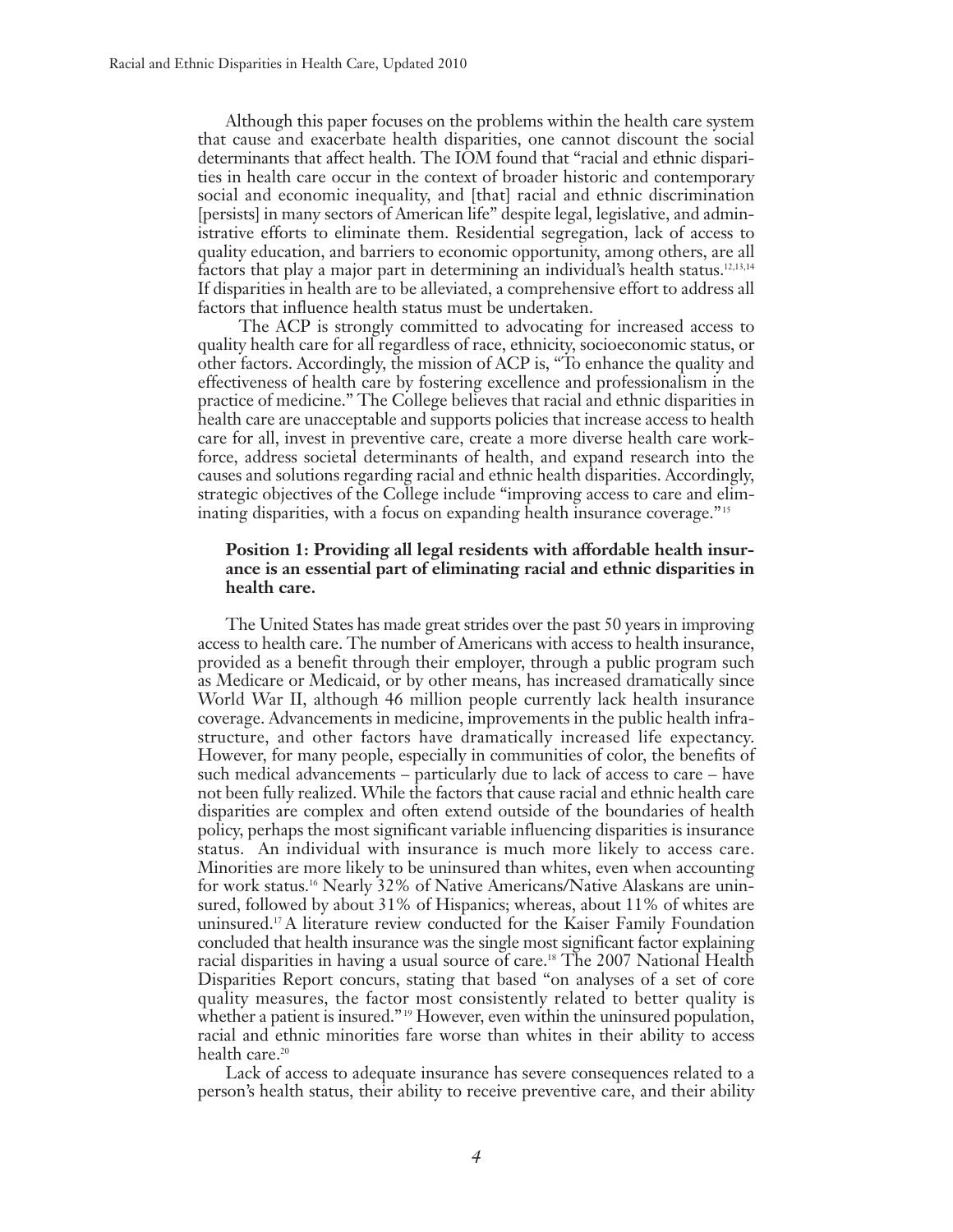to manage health problems, such as chronic disease. At the individual level, health insurance improves access to care, health outcomes, and quality of life and insulates against high medical expenses; on a larger level, health insurance coverage influences provider practice viability, employee productivity, and community health.<sup>21</sup> An overwhelming body of evidence suggests that those without insurance have worse health outcomes and die sooner than those with health coverage.<sup>22</sup> For instance, over one third of the uninsured have a chronic disease and are six times less likely to receive adequate care for an illness than those with insurance.<sup>23</sup> Over the past decade, the number of individuals with insurance has declined while the cost of health coverage has grown considerably, making it more difficult for employers and individuals to access coverage and care. The declining number of jobs offering insurance is more of a problem for minority groups. Three fifths (60%) of the population under the age of 65 receives coverage through employers.<sup>24</sup> However, minorities are less likely than whites to be offered the benefit. Nearly 70% of nonelderly whites receive employer-based insurance while only 40% of Hispanics receive such coverage.<sup>25</sup> Only 48% of African Americans and 43% of Native Americans/Native Alaskans receive health insurance through their employer. However, Asian Americans/ Pacific Islanders are nearly as likely as whites to receive employer-based insurance.26 Especially during economic downturns, Hispanics and black persons report more difficulty affording health coverage compared with whites and are more likely to skip or postpone care due to cost.<sup>27</sup> Even among higher income populations, racial and ethnic minorities are less likely to be insured; in 2007- 2008, almost one third of Hispanic families earning 400% federal poverty level (FPL) or above lacked coverage compared with  $16\%$  of whites.<sup>28</sup>

Partly because of the difficulty in accessing affordable private health insurance, racial and ethnic minorities are more likely to receive coverage through public programs. According to 2007 U.S. Census statistics, half of the nation's nearly 40 million Medicaid enrollees were racial and ethnic minorities.<sup>29</sup> However, Medicaid, a program paid for by federal and state governments, is often vulnerable in economic downturns, as states with budget problems curb coverage and decrease enrollment despite increasing need. For instance, a 1 percentage point rise in the unemployment rate would increase Medicaid and State Children's Health Insurance Program enrollment by 1 million. Despite the greater need for public health programs in times of economic distress, it is predicted that states needing to balance their budgets would be forced to reduce Medicaid and Children's Health Insurance Program (CHIP) spending by 3 to 4% for every 1% increase in unemployment.30 Disparities are also present in aspects of Medicare. African Americans are less likely than whites to purchase supplemental Medicare coverage.<sup>31</sup> Further, more minority Medicare beneficiaries than white beneficiaries are considered dual-eligible, receiving coverage from both the Medicare and Medicaid programs, leaving them particularly vulnerable to fluctuations in federal and state spending and policy decisions.<sup>32</sup>

While many racial and ethnic minorities are enrolled in the Medicaid and CHIP programs, many more are eligible for such coverage but are not enrolled, either because they are unaware of their eligibility or face other barriers, such as limited English proficiency and enrollment process complexities. For instance, more than 80% of uninsured African-American children and 70% of uninsured Latino children are eligible for Medicaid or CHIP coverage.<sup>33</sup> Streamlined enrollment processes coupled with aggressive outreach efforts to increase participation among eligible minority groups are essential so more of the uninsured can get health insurance coverage. Such efforts should be sensitive to the linguistic and cultural needs of the targeted populations.<sup>34</sup> Federal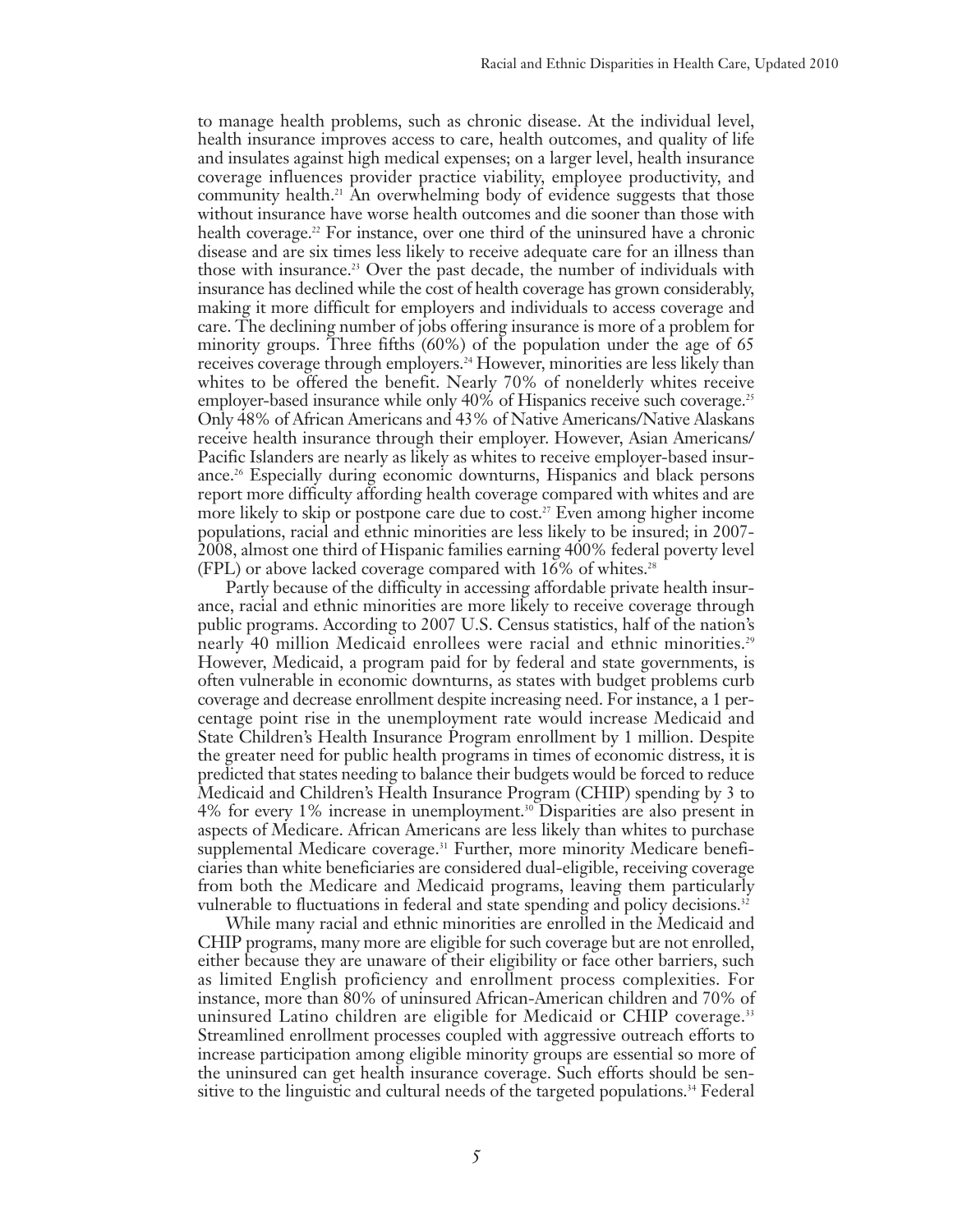legislation to reauthorize the CHIP program included increased funding for outreach and enrollment efforts for the Medicaid and CHIP programs, including specific funding for Indian Health Service Providers and Urban Indian Organizations to enroll Native American children.<sup>35</sup> Streamlined citizenship documentation requirements and electronic enrollment processes were also included in the CHIP reauthorization to improve enrollment.

ACP has long supported efforts to expand health coverage to all. In the ACP paper Achieving Affordable Health Insurance Coverage for All Within Seven Years, the College recommended that Medicaid be expanded to cover all individuals with incomes at or below 100% of FPL, that tax-based subsidies be made available to the uninsured with incomes up to 200% of FPL, and that new options be made available to small businesses to purchase coverage for their employees.<sup>36</sup> ACP also recommends that tax credit recipients be permitted to purchase coverage through state purchasing group arrangements modeled after the Federal Employees Health Benefits Program (FEHBP). In the ACP paper Achieving A High Performance Health Care System with Universal Access, the College recommended that federal and state governments consider adopting one or the other of two pathways to achieving universal coverage: either a single-payer system in which one governmental entity is the sole third-party payer of health care costs, or a pluralistic system with a legal guarantee that all individuals have access to coverage with sufficient government subsidies and funded coverage for those who cannot afford to purchase coverage through the private sector.<sup>37</sup>

#### **Position 2: All patients, regardless of race, ethnic origin, gender, nationality, primary language, socioeconomic status, sexual orientation, cultural background, age, disability, or religion, deserve highquality health care.**

In addition to expanding access to health insurance, the quality of care that minority patients receive must also be improved. According to the 2008 National Healthcare Disparities report issued by the Agency for Healthcare Research and Quality (AHRQ), a number of disparities related to the quality of care have been exacerbated since the first report in 2003:

- African Americans fared significantly worse on 19 of 38 core quality-ofcare measures considered in the report, and had better care than whites on only 4 of the core report measures.
- African Americans are more likely to report poor provider-patient communication than white patients.
- White patients more often receive recommended advice on exercise and recommended care for heart attack than Hispanic patients.
- Native Americans/Native Alaskans are less likely than whites to receive colorectal cancer screening.
- Asian Americans are less likely than whites to receive recommended hospital care for pneumonia.

The health care quality gap is evident, for instance, in the provision of cardiac care. African-American patients are less likely than their white counterparts to receive evidence-based procedures following hospitalization for heart failure, stroke or acute myocardial infarction and receive delayed access to new cardiac technology, such as drug-eluting stents.<sup>38</sup> The Kaiser Family Foundation and the American College of Cardiology conducted a comprehensive review of 81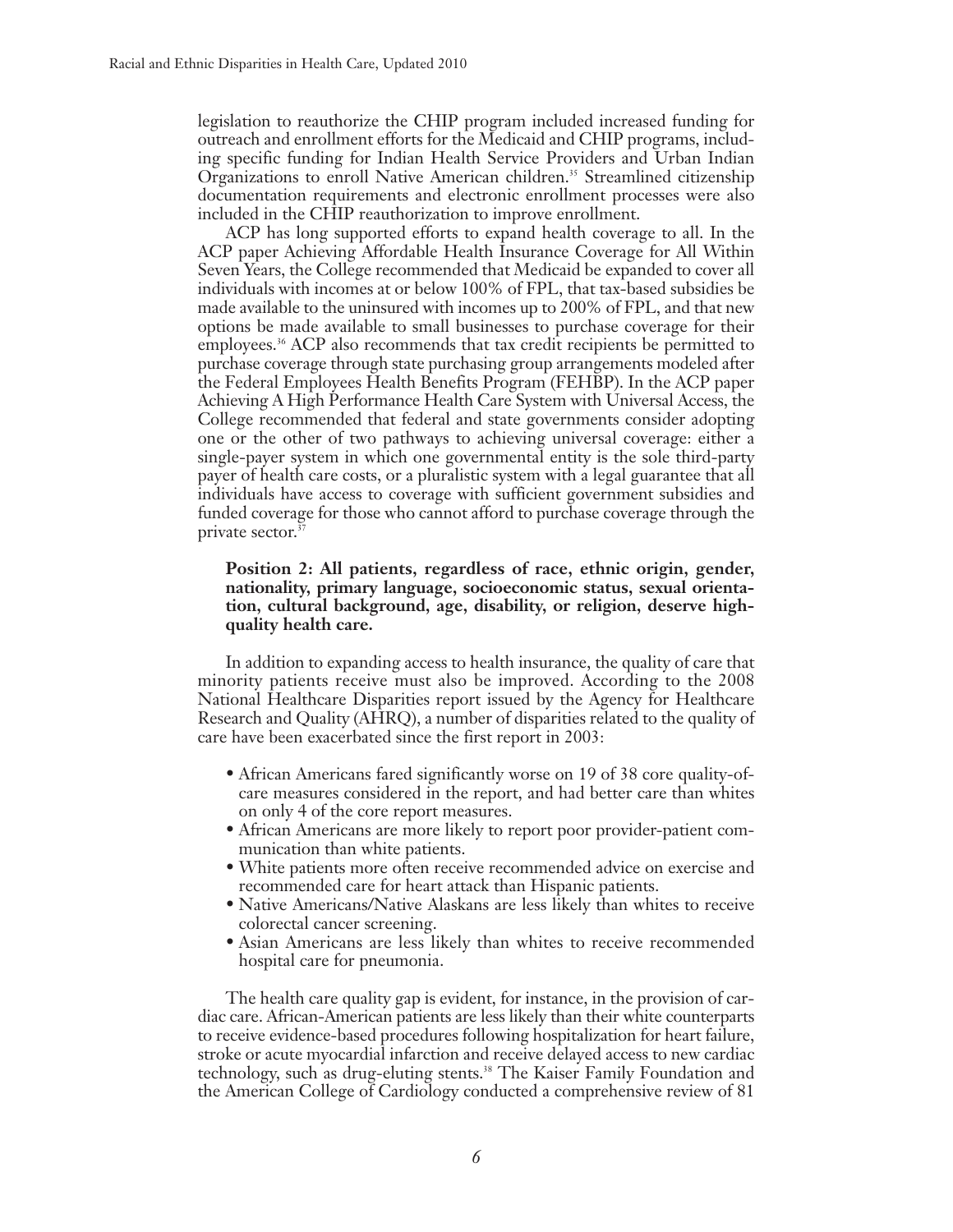studies investigating potential racial and ethnic disparities in cardiac care. The review found that 68 of the 81 studies discovered evidence of disparities in the cardiac care received by at least one minority group under study. The strong studies found that even when clinical and socioeconomic factors were controlled for, African-American patients are less likely to receive certain procedures than white patients, particularly diagnostic services, revascularization procedures, and thrombolytic therapy.39 Disparities also appear in stage of cancer at diagnosis and cancer survival rates. African-American patients are more likely than white patients to receive a late-stage cancer diagnosis, which undermines the probability of survival. Such disparities exist even among Medicare-aged patients.<sup>40</sup>

In addition, a study by Blendon et al. found that 10 of 14 ethnic subgroups were less likely than whites to believe that the physician care they received was "excellent" or "good."<sup>41</sup> According to the AHRQ, disparities in the quality of care received by racial and ethnic minorities are more likely to be the same or worsening, rather than improving.<sup>42</sup> While the issue of health care delivery system reform is discussed at length under Position 6, ACP strongly believes that all individuals, regardless of racial or ethnic background, should have access to quality care. In the ACP white paper Controlling Health Care Costs While Promoting the Best Possible Health Outcomes, the College recommends that clinically effective care be encouraged and that such care should be based on comparative effectiveness research and implementation of health information technology.<sup>43</sup>

#### **Position 3: As our society increasingly becomes racially and ethnically diverse, physicians and other health care professionals need to acknowledge the cultural, informational, and linguistic needs of their patients. Health literacy among racial and ethnic minorities must be strengthened in a culturally and linguistically sensitive manner.**

Culturally competent care ensures that all patients receive high-quality, effective care irrespective of cultural background, language proficiency, socioeconomic status, and other factors that may be informed by a patient's race or ethnicity.44 Lack of cultural awareness can undermine the doctor-patient relationship. While only half of all patients adhere to medical or prescription instructions offered by clinicians, rates of adherence are significantly lower for racial and ethnic minorities.<sup>45</sup> Cultural sensitivities must be understood and respected at all levels of a patient's care experience. The U.S. Health and Human Services Administration's Office of Minority Health has identified a number of standards that health care organizations and individual providers are encouraged to use when integrating culturally competent care techniques into practice. Among the recommendations are that providers should ensure that patients receive from all staff members "effective, understandable, respectful" care compatible with cultural and linguistic preferences; that a strategy to recruit a diverse staff and practice leadership reflecting the patient population be implemented; and that staff receive ongoing cultural competency training.<sup>46</sup> Cultural competency is a key part of delivering patient-centered care; both concepts stress respect for the patient, clear communication, shared decision making, and building of the doctor-patient relationship.<sup>47</sup>

As the nation's population diversifies, cultural competency will become more important as clinicians are confronted with different belief systems that influence their ability or patient receptivity to provider recommendations. According to one survey, insurers, government entities, and educators expressed recognition and support for cultural competency training and utilization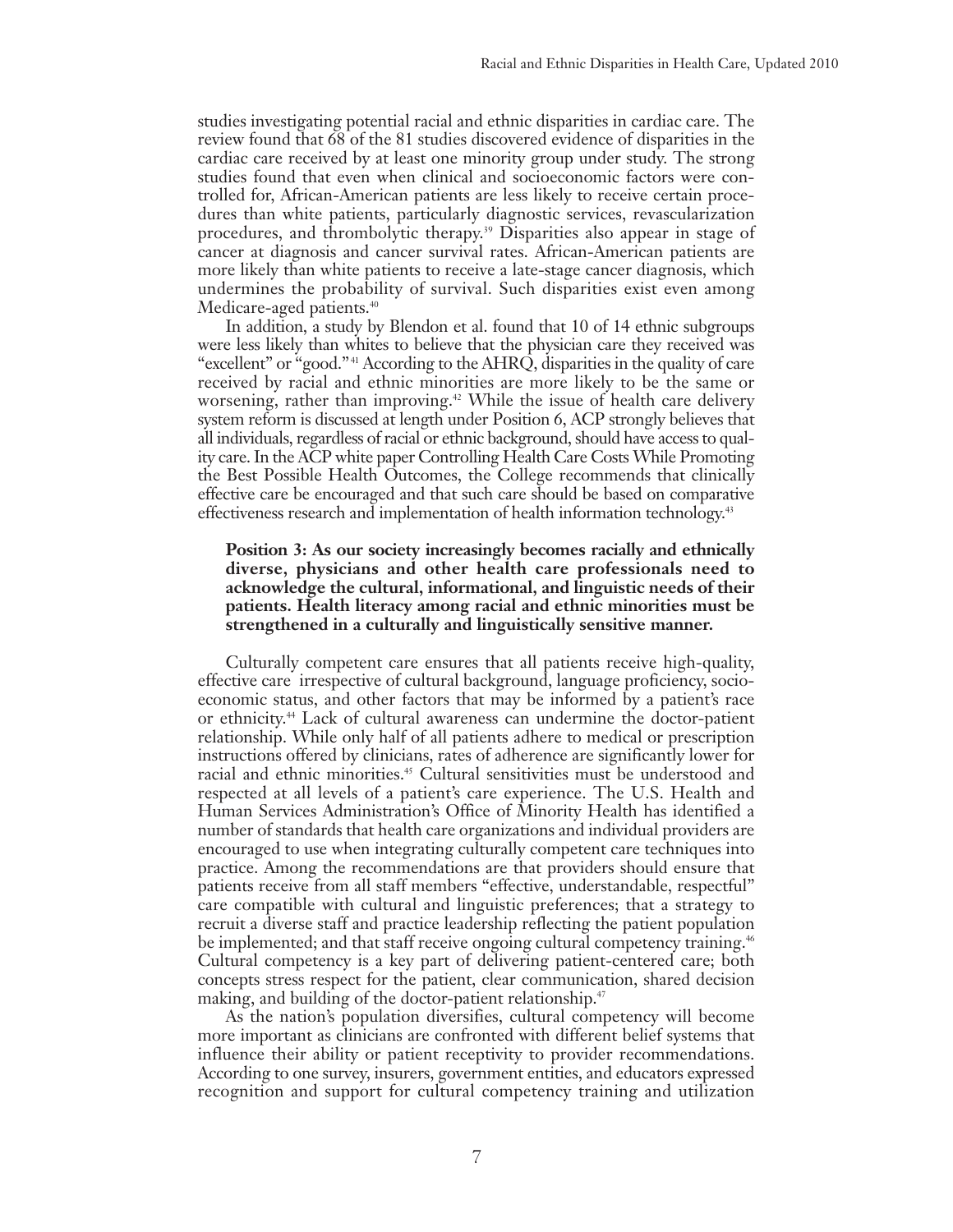because of its potential to close the gap on racial and ethnic health disparities, improve health outcomes, and increase access to high-quality care for vulnerable populations.<sup>48</sup>

#### *Language Access*

Almost a quarter of Americans speak a language at home other than English. Over 300 languages are spoken in the United States, with Spanish being the most common language spoken other than English.<sup>49</sup> Communication is a critical component of the doctor-patient relationship. Linguistic barriers make it difficult for trust to be established and physician recommendations to be fulfilled. Those with limited English proficiency (LEP) often receive poorer quality care and have worse access to care than fluent patients.<sup>50</sup> Limited English proficiency patients seeking psychiatric care are more often diagnosed with severe psychopathology and are more likely to disregard medical advice and leave the hospital prior to discharge.<sup>51</sup> In addition, LEP patients are less likely than fluent speakers to use primary care and preventive services. Seventy percent of internal medicine physicians believe that LEP patients have a worse understanding of basic health information than fluent speakers.<sup>52</sup>

Communication barriers are a significant problem for many physicians, especially those who provide care frequently to Medicaid and other public insurance program beneficiaries. In one survey, 63% of hospitals and 54% of internal medicine physicians reported treating LEP patients at least weekly and 84% of federally qualified health centers cared for LEP patients daily.<sup>53</sup> According to an ACP survey, internists reported seeing LEP patients speaking nearly 80 dialects and languages.54 Even after the influential 2002 IOM report Unequal Treatment highlighted the difficulties of communication between physicians and other health providers and patients with limited English proficiency, the problem has worsened among some groups.55 The IOM report recommended that health system interventions, such as use of interpreters, could improve communication for LEP patients. Federal and state laws have been enacted to facilitate and require access to interpretive and/or translation services. The Department of Health and Human Services and the U.S. Supreme Court have interpreted Title VI of the Civil Rights Act to protect citizen LEP minorities by ensuring that they have access to health care providers receiving federal funding.56 While a number of federal and state laws are in place to ensure that LEP patients have access to interpreters, such laws are insufficiently enforced and gaps in services persist.<sup>57</sup> For instance, one emergency department survey found that 87% of patients without an interpreter thought these services would have been valuable during the encounter.58 Additionally, 61% of physicians surveyed stated that it was much more difficult to provide patient care to LEP patients when language services were not available.<sup>59</sup> Children may be the only family members who speak English, but they should not be used as interpreters, as this may place them in situations beyond their maturity to handle. Health care professionals should also use caution when using family members or friends of patients as interpreters.

All payers should provide funding for linguistic and interpretive materials and personnel. Currently, few private insurers cover the cost of language services and Medicare does not reimburse for interpreters.<sup>60</sup> Only 12 states and the District of Columbia provide funding for interpreters for Medicaid and CHIP beneficiaries.<sup>61</sup>

ACP recognizes the important role of interpreters during medical encounters for increasing access to care for ethnic and racial minorities. However, the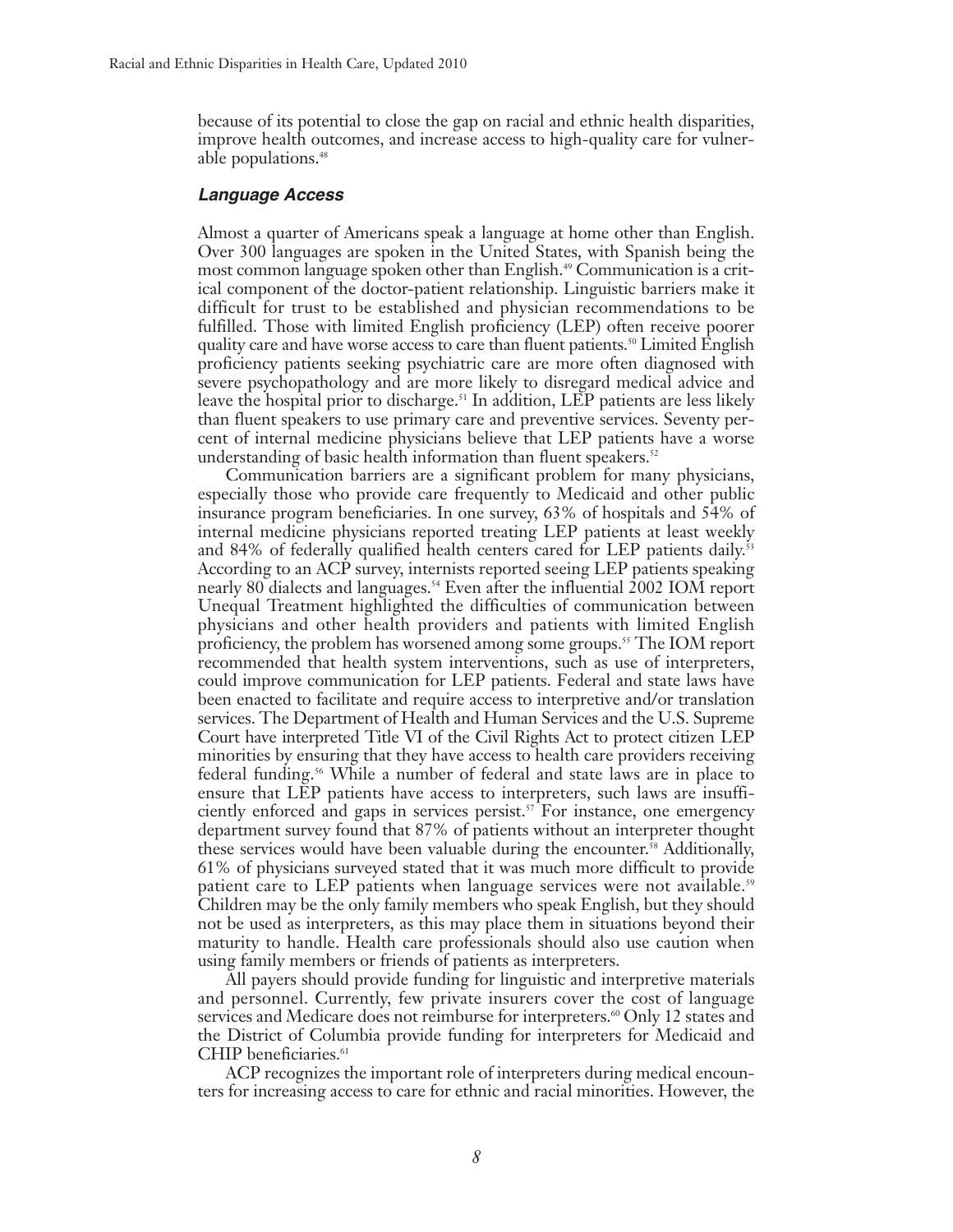cost of providing these services could be exorbitant, and keeping interpreters on staff would be impractical for most physician practices serving multiple ethnic and minority populations speaking many different languages. The College recommends that language services be available to improve the provision of health care services to LEP patients, that Medicare reimburse clinicians for the expense of language services and the additional time involved in providing clinical care for LEP patients, and that a national clearinghouse be established to provide translated documents and patient education materials.<sup>62</sup>

In 2004, the College released 11 principles to raise awareness of the issue and guide stakeholders in their efforts to address this important matter. The lead principle states that "(e)ffective communication between health care providers and patients is essential to facilitating access to care, reducing health disparities and medical errors, and assuring a patient's ability to adhere to treatment plans."<sup>63</sup> The principles were endorsed by a number of other organizations, including the American Hospital Association, the National Council of La Raza, and the Joint Commission on the Accreditation of Health Care. The College continues to emphasize the importance of improving communication between providers and LEP patients and maintains that this goal is fundamental to reducing health disparities among minority patients.

#### *Health Literacy*

Health literacy is defined as "the degree to which individuals have the capacity to obtain, process, and understand basic health information and services needed to make appropriate health decisions." <sup>64</sup> Even when a language barrier is not present between doctor and patient, many patients do not understand health-related recommendations conveyed by health care professionals. According to a report by the IOM, nearly half of all Americans have difficulty understanding and acting upon health information, such as insurance forms, prescription drug labels, and other medical information.65 The IOM found that individuals with limited health literacy are more likely to be hospitalized than those with adequate literacy and to report a lower health status, and that individuals with low health literacy and chronic disease are less likely to adhere to disease management regimens.<sup>66,67</sup> Health illiteracy is most common among older adults, individuals with low education levels, and LEP patients. Some racial and ethnic minorities are particularly likely to have low health literacy. For instance, only 55% of Central/South American patients report that their doctor explains things in a way they understand compared with  $\overline{81\%}$  of whites.<sup>68</sup> Physicians and other clinicians can improve the understanding and adherence to medical orders by asking patients to demonstrate use of their medication regimen and by having patients restate recommendations in their own words.<sup>69</sup> Such exercises have been shown to improve recall and understanding during the encounter.<sup>70</sup> A survey of federally qualified health centers, free clinics, and migrant health facilities found that when clinicians used plain language, used illustrations, and sat face-to-face with the patient, communication was greatly improved.<sup>71</sup>

The fragmented nature of the nation's health care system makes medical care more difficult to navigate and understand. Patients, especially those with chronic diseases, are often cared for by nurses, primary care physicians, and specialists. Better patient engagement by the clinician and staff; clear communication that is easily understandable to those with limited literacy; and creating treatments based on a patient's level of health literacy while acknowledging cultural inputs and language needs are all ways that may improve patient outcomes. $72,73$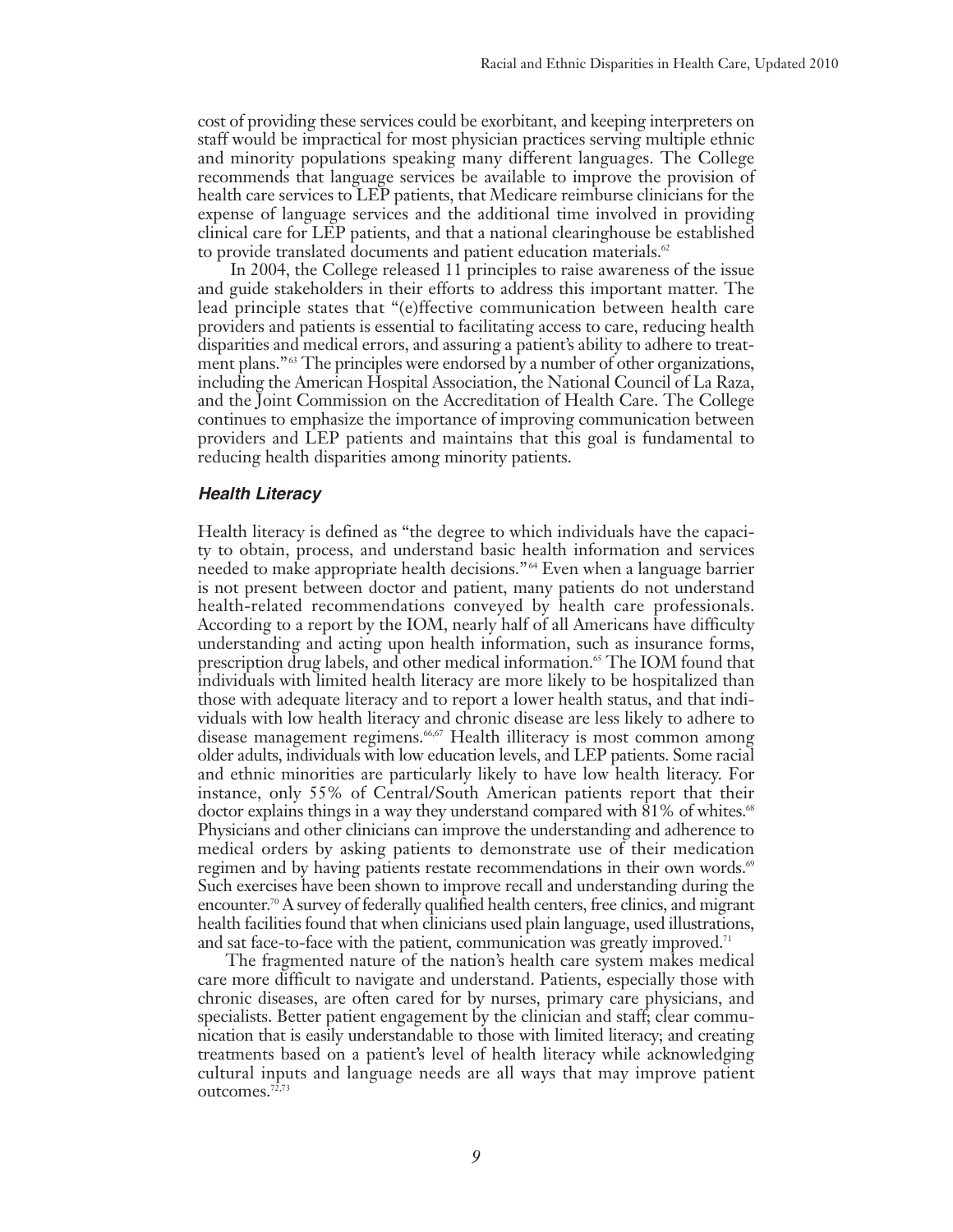ACP has supported legislative efforts to improve health literacy. In 2007 the College endorsed the National Health Literacy Act, which would improve strategic planning, research, and coordination to strengthen the public's knowledge of accurate health information.

**Position 4: Physicians and other health care professionals must be sensitive to cultural diversity among patients and recognize that preconceived perceptions of minority patients may play a role in their treatment and contribute to disparities in health care among racial and ethnic minorities. Such initiatives as cultural competency training should be incorporated into medical school curriculae to improve cultural awareness and sensitivity.** 

The IOM's Unequal Treatment report discussed the shameful legacy of discrimination and racism that has plagued our nation's health care system. Past segregation of the health care delivery system, from hospitals to small physician practices, has persisted in the minds of racial and ethnic minority patients, and the wounds of this tarnished legacy remain. Minority patients are more likely than their white counterparts to perceive racism in the health care system and are more prone to delay care because of distrust.<sup>74</sup>

Unfortunately, whether conscious or not, bias and prejudice do play a role in the delivery of health care to racial and ethnic minorities. In a study of physician perceptions of minority patients, physicians surveyed rated African-American patients as less intelligent, less educated, more likely to abuse alcohol and drugs, more likely to fail to comply with medical advice and less likely to participate in cardiac rehabilitation than white patients.75 Preconceived determinations made by health professionals may inform and undermine the delivery of appropriate care. Physicians must be aware of their preconceived perceptions of minority patients when delivering care to patients and should deliver care based on clinical evidence of effectiveness. While there is no panacea to erasing bias and prejudice in the delivery of health care, efforts to strengthen understanding through cultural competency training may improve relations among minority patients and their physician or other health care professionals.

#### *Cultural Competency Training*

Racial and ethnic minorities tend to receive less clinical information from their physician, often believe that their physician is not aware of alternative/folk medicine therapies used by their community, and tend to feel more removed from the decision-making process than white patients. Research has also found that Hispanic, Asian, and African-American patients have diminished trust and feel less respect from their physicians than white patients.76 Evidence suggests that the practice of medicine can have a dehumanizing effect on clinicians and that physicians may become so absorbed by the "culture of biomedicine" that it may become difficult to relate to those with differing views on the practice of medicine.77,78 Evidence that cultural competency training can lead to improved patient outcomes and fewer liability claims exists, although more research is needed.79

To understand and treat racial and ethnic minorities better, physicians must engage in cultural competency training at all medical education levels. An increasing number of medical schools offer pathways to cultural competence development, but more needs to be done.<sup>80</sup> Surveys report that while nearly all residents believe that addressing cultural issues is moderately or very important,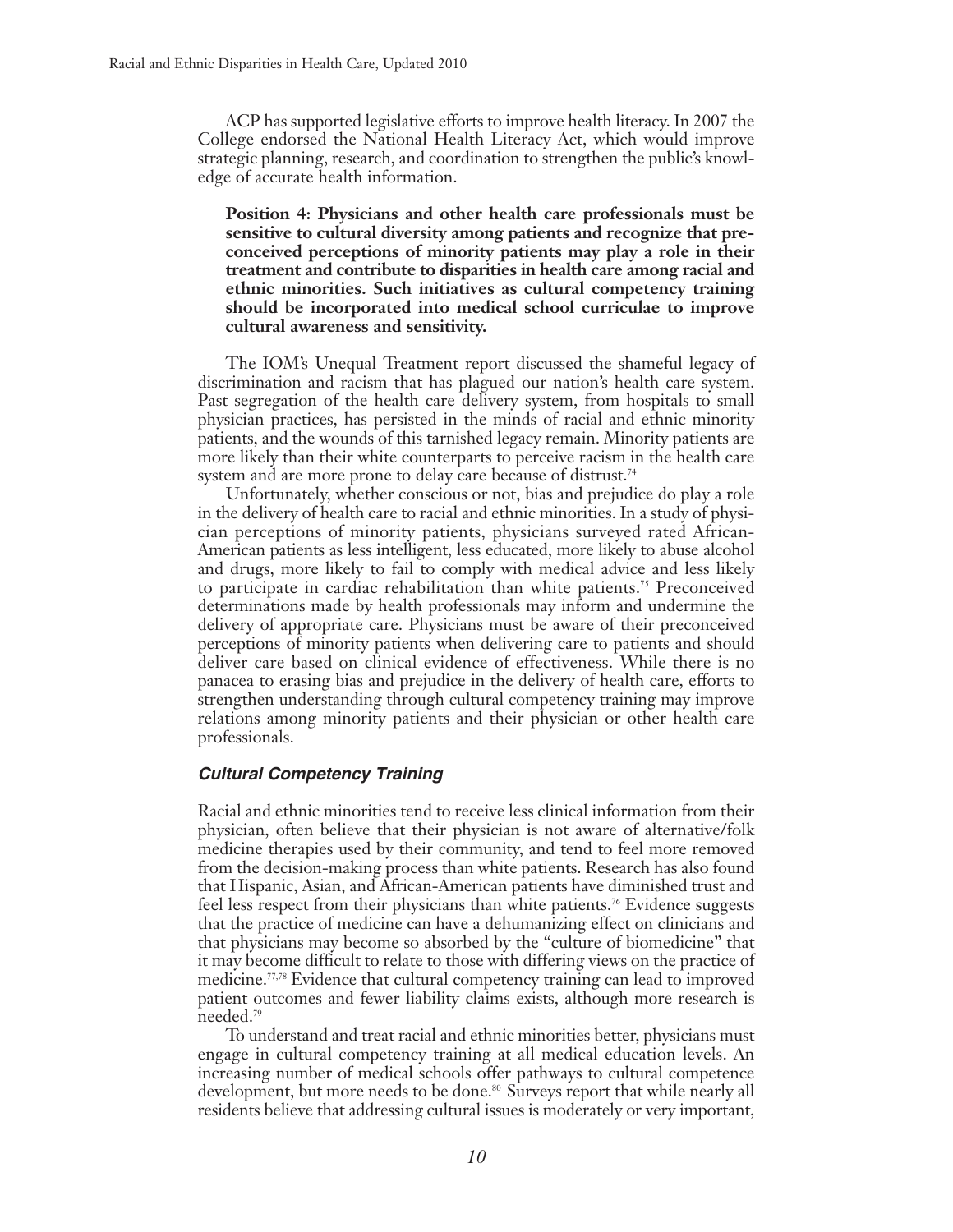about one in five felt they were not prepared to care for individuals whose beliefs are at odds with Western medicine, new immigrants, or those whose religious beliefs affect treatment.81 Proper patient engagement takes time, and many resident physicians who provide care for racial and ethnic minorities have expressed concern that time constraints and other pressures related to day-today medical practice do not facilitate cross-cultural communication and understanding.82 Many residents also report that they lack professional mentorship in the area of cross-cultural care and receive little evaluation of skills. Other evidence suggests that existing cultural competency measures are insufficient to produce meaningful change among providers.83

In the ACP 2003 paper Racial and Ethnic Disparities in Health Care, the College recommended that the Liaison Committee on Medical Education and the Accreditation Council for Graduate Medical Education develop competencies of cultural knowledge for medical schools and residency programs and require these competencies, as well as guidance on how to accomplish them, of all medical schools and residency programs. Since that paper was published, the LCME has issued an accreditation standard requiring all medical schools to incorporate cultural competence into their curricula. ACGME has issued its own standards.84 The Association of American Medical Colleges has developed the Tool for Assessing Cultural Competence Training to assist medical schools in developing and integrating cultural competency content into school curriculum.<sup>85</sup>

Increased interest and validation of the importance of cultural competence by the medical community is encouraging. Better understanding between those of different cultures and primary languages is critical to closing the health disparities gap and improving care.

#### **Position 5: The health care delivery system must be reformed to ensure that patient-centered medical care is easily accessible to racial and ethnic minorities and physicians are enabled with the resources to deliver quality care.**

The fragmented, disconnected nature of the American health care system plays a role in creating health disparities among racial and ethnic minorities. Even when minorities have health insurance, they often face significant obstacles in navigating the health care system and cannot access preventive care and disease management benefits available in predominantly white communities. Communities of color usually have fewer health care workers per person than do white communities, and safety-net hospitals and clinics often form the bulk of available providers. Physicians who care for minorities are more often overworked and underpaid compared with those who predominantly treat white patients.<sup>86,87</sup> Racial and ethnic disparities are exacerbated by provision of lowquality care and the fact that many minorities lack access to a regular health care provider. For instance, African Americans are more likely than whites to use an emergency department, community health clinic, or hospital as their regular source of care.<sup>88</sup>

#### *Patient-Centered Care*

Having access to a usual source of care increases the likelihood that a person will seek preventive care, leading to improved health status over the long run. Unfortunately, Hispanics and African Americans in particular are less likely than whites to have access to a regular source of care.<sup>89</sup> Decreased access to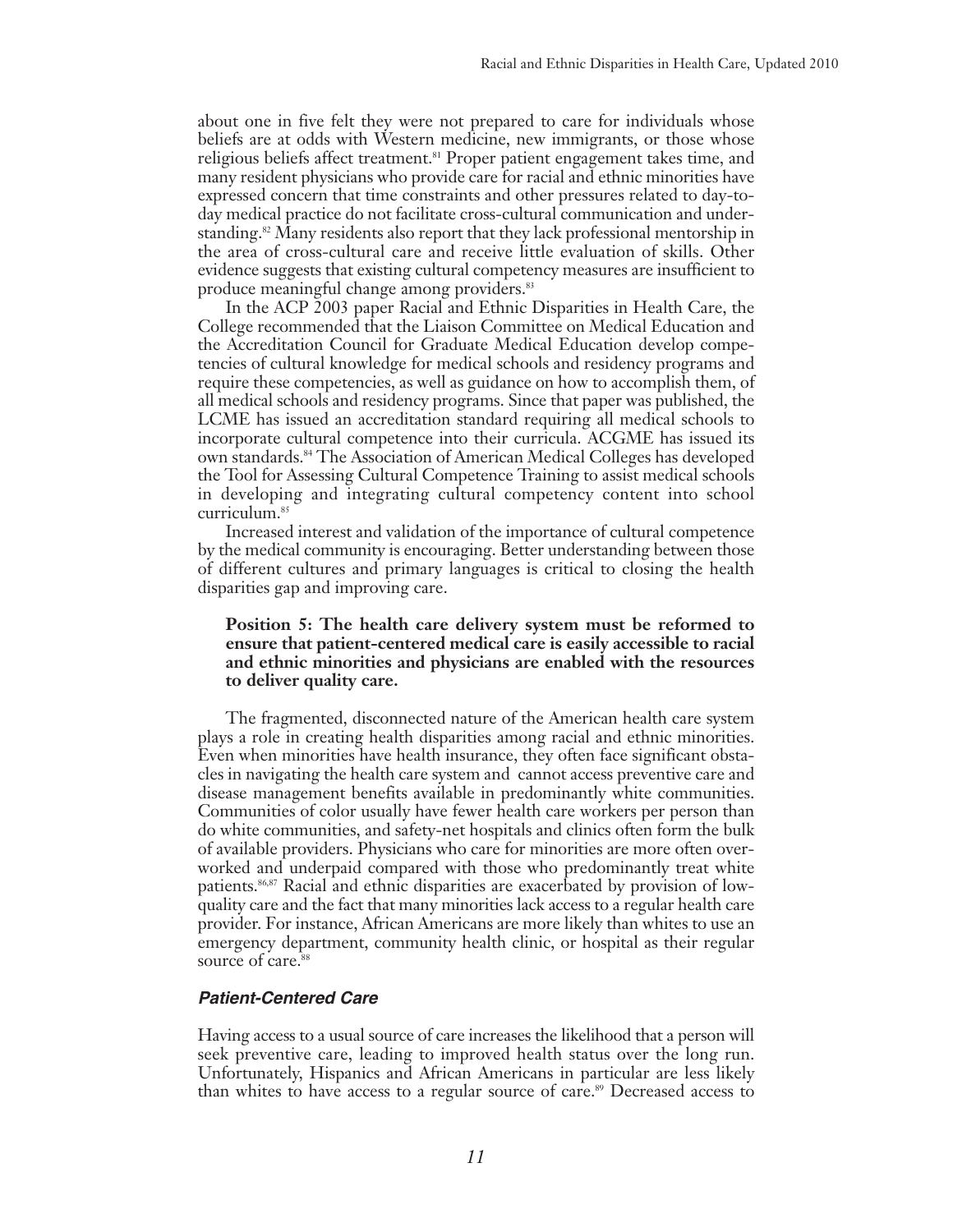ambulatory care means that chronic and acute conditions are less likely to be properly treated, leading to preventable hospitalizations. In addition, physicians that primarily serve African Americans report greater difficulty in delivering high-quality care, referring patients to high-quality specialists, and accessing high-quality imaging services for their patients than do primary care doctors that mostly serve white patients.<sup>90</sup> Areas with a largely white population had higher-quality care than those with a mostly black and/or Hispanic population, arguing that racial and ethnic disparities can be reduced if overall geographic disparities in health care are mitigated.91 Minorities lack sufficient access to preventive care, such as diagnostic screenings and vaccinations. For instance, Hispanics are less likely than other racial and ethnic communities to have cholesterol measurements and colorectal cancer screenings.<sup>92</sup> Asian Americans, despite having high rates of insurance and income, often have low rates of preventive care.<sup>93</sup> In addition, minorities are less likely than whites to receive recommended inpatient hospital treatment for pneumonia and heart failure.94

Much emphasis has been placed on the need to transform the way health care is delivered to incentivize prevention and patient-centered care rather than reactive care. ACP is a strong proponent of the concept of patient-centered care and believes that such care will improve the bond between doctor and patient, strengthening trust, communication, understanding, and health outcomes. In the ACP paper Achieving Affordable Health Insurance Coverage for All Within Seven Years, the College recommended that the federal government provide dedicated funding to states that have requested federal support for efforts to redesign their health care delivery programs to achieve measurable expansions of health insurance coverage, and to redesign health care financing and delivery systems to emphasize prevention, care coordination, quality, and the use of health information technology through the Patient-Centered Medical Home (PCMH).95 The College also expressed its support for service delivery reforms that promote patient-centered, longitudinal, coordinated care in the paper A System in Need of Change: Restructuring Payment Policies to Support Patient-Centered Care.<sup>96</sup>

The College strongly supports wide implementation of the PCMH model, a prevention-focused method of care delivery defined by the Commonwealth Fund as "a health care setting that provides patients with timely, well-organized care, and enhanced access to providers." <sup>97</sup> Evidence shows that when racial and ethnic minorities receive care through the PCMH model, health disparities are reduced. A survey conducted by the Commonwealth Fund found that patient's access to needed care, rates of routine preventive screening, and chronic care management improved dramatically when they had a medical home. Specifically, 74% of adults with a medical home surveyed reported that they always received the care they needed, compared with 52% of adults without a medical home provider. Access disparities among whites and racial and ethnic minorities are lessened when care is received through the medical home model; according to the survey, three fourths of whites, African Americans, and Hispanics with medical homes reported getting the care they needed when they needed it.<sup>98</sup> Other disparities in indicators of high-quality care, such as receipt of preventive visit reminders and ability to manage chronic disease, also improve when a patient has a medical home. A study by Reschovsky and O'Malley found that primary care physicians who treat many minority patients face unique challenges in the delivery of care compared with physicians who see few minority patients, such as language barriers, poorer health status of the average patient, and reliance on Medicaid or private managed care insurance reimbursements, which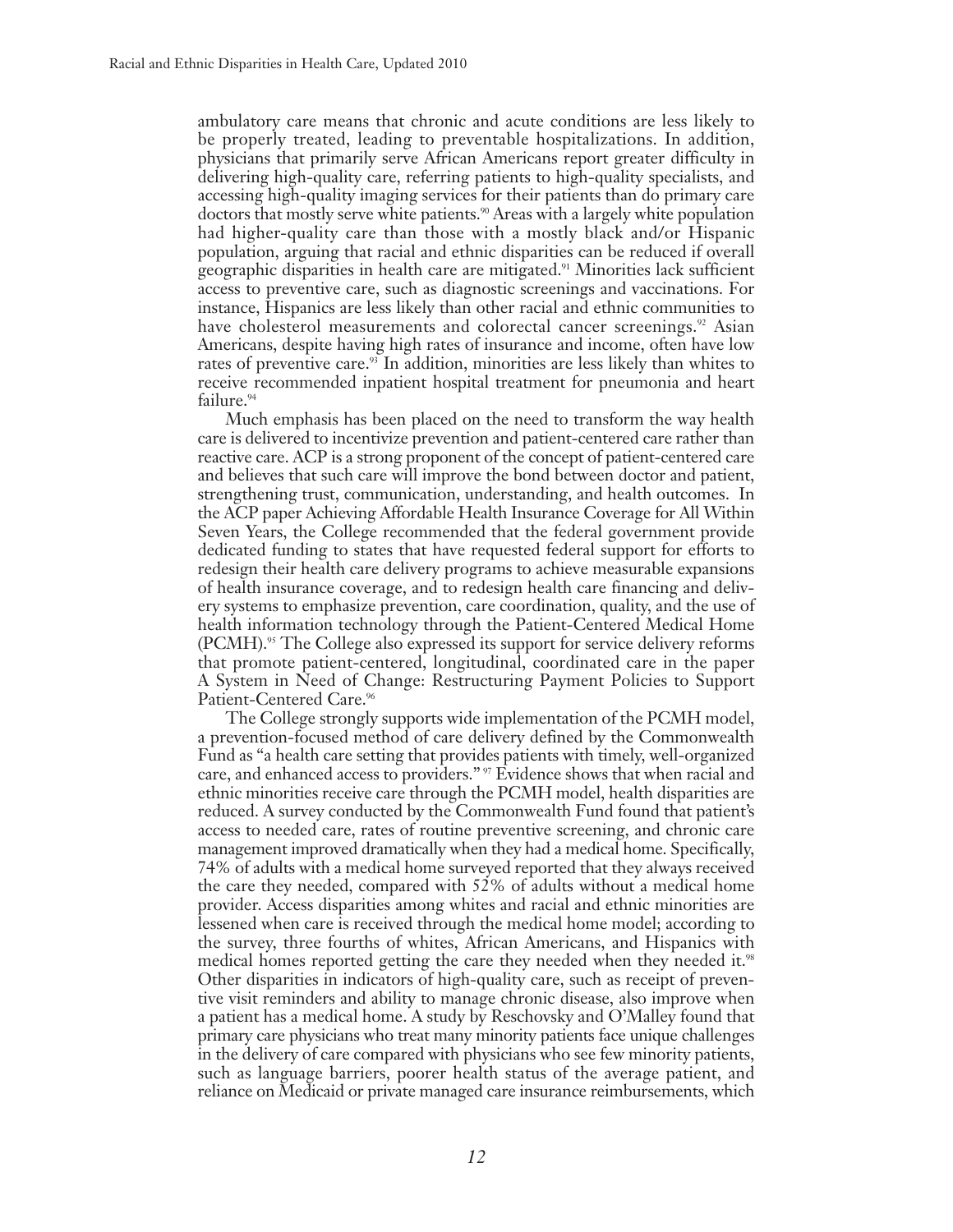rarely cover the full cost of delivering care.<sup>99</sup> Primary care physicians in "highminority" practices also express greater difficulty than those in "low-minority" practices in receiving timely reports from other physicians, and state that inadequate time during office visits affected their ability to provide highquality care. The study concluded that if Medicaid reimbursement rates were increased to those of Medicare, a number of impediments to functioning as a patient's medical home would be alleviated for physicians who see many minority patients.

Minority patients are more likely than whites to receive care in an environment other than a doctor's office or private clinic.<sup>100</sup> More than 1 out of 5 Hispanics and 1 out of 13 African Americans use a community health center as their regular source of care.101 Federally qualified health centers should be supported as a medical home since a disproportionate number of minority patients receive care through these facilities. Alabama, for instance, allows Medicaid patients who participate in the primary care case management system to designate their medical home.<sup>102</sup>

**Position 6: A diverse health care workforce that is more representative of those they serve is crucial to promote understanding among health providers and patients, facilitate quality care, and promote equity in the health care system.**

- **A. Education of minority students at all educational levels, especially in the fields of math and science, needs to be strengthened and enhanced to create a larger pool of qualified minority applicants for medical school.**
- **B. Medical and other health professional schools should revitalize efforts to improve matriculation and graduation rates of minority students. ACP supports policies that allow institutions of higher education to consider a person's race and ethnicity as one factor in determining admissions in order to counter the impact of current discriminatory practices and the legacy of past discrimination practices. Programs that provide outreach to encourage minority enrollment in medical and health professional schools should be maintained, reinstated, and expanded.**
- **C. Medical schools need to increase efforts to recruit and retain minority faculty.**
- **D. Efforts should be made to hire and promote minorities in leadership positions in all arenas of the health care workforce.**
- **E. Funding should be continued and increased for programs and initiatives that work to increase the number of physicians and other health care professionals in minority communities.**

#### *Workforce*

Racial and ethnic minorities are severely underrepresented among American health care workers. Although African Americans, Hispanics, and Native Americans make up over a quarter of the nation's population, in 2007 African Americans accounted for only 3.5%, Hispanics 5%, and Native Americans/ Native Alaskans 0.2% of physicians.<sup>103</sup> Similar workforce disparities are found among some Asian subgroups, such as Samoans and Cambodians.104 As the nation's population grows more diverse, we will need a workforce that reflects the country's racial and ethnic diversity if the disparity gap is to be closed.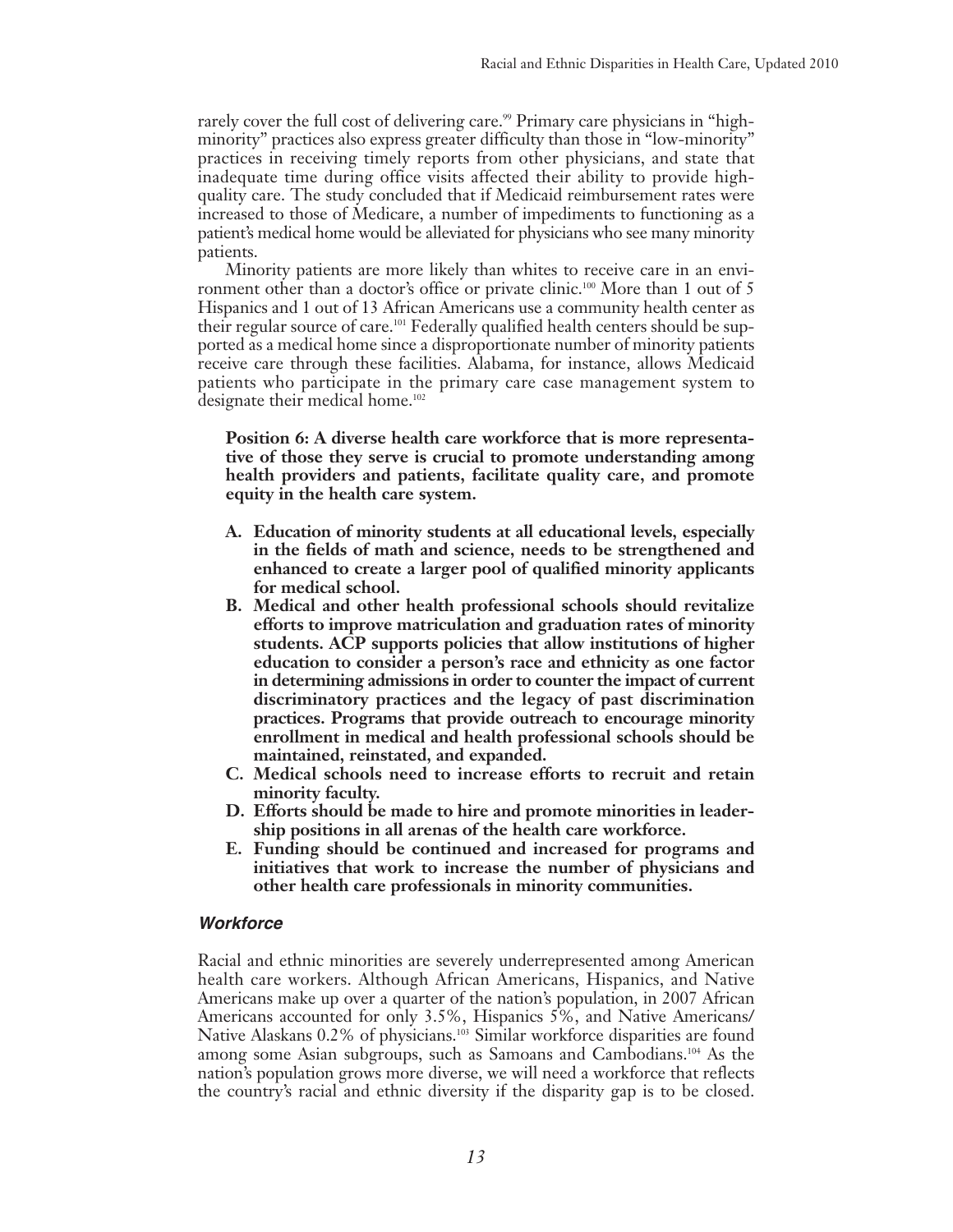There are many benefits to having a multicultural workforce. According to the IOM report In the Nation's Compelling Interest, diversity in the health profession is connected to better access for minority patients, improved patient satisfaction, strengthened cultural competence and sensitivity among other health professionals, and overall improved academic performance for students of the health professions.

A number of studies show that underrepresented minority providers are more likely to treat minority patients, improving access to care for underserved populations. Racial and ethnic minority physicians are also more likely to care for the indigent and patients with poor health status than nonunderrepresented minority physicians.<sup>105</sup> Racial and ethnic minorities also express greater satisfaction with the care they receive if their provider is of the same racial or ethnic background.106 While there are immense benefits to racial concordance (the ability for a patient to be treated by a practitioner of the same racial and/or ethnic background) in the health professions, the College does not believe that racial and ethnic minority practitioners should be forced or required in any way to practice in underserved areas or treat primarily minority communities.

#### *Medical Education*

Historically, minority health professions students have faced systematic discrimination that has placed significant barriers to entry into the medical profession. The number of minority medical school graduates lags significantly behind the number of graduating white students. In 2008, only 2,447 of more than 16,000 medical school graduates were African American, Hispanic, and Native American.107

Colleges and universities must facilitate a cultural change that puts student body diversity at the core of their mission. Diversity in the health professions student body has a positive effect on all students, not just underrepresented minority students. Cultural competency among physicians and other practitioners is crucial to delivering patient-centered care for racial and ethnic minorities.108 Students immersed in a diverse student body may have improved cultural competency and cross-cultural training than those trained in a more racially and ethnically homogenous academic center. Other evidence has shown that interaction with a diverse student body may improve the learning outcomes of all students, not just those studying medicine. Further, health care–related businesses may benefit from a diverse workforce due to the improved relations and effectiveness that can be achieved with improved cultural and linguistic competencies.109

In the 2003 edition of this position paper, the College expressed emphatic support for medical school admissions policies that took into account an applicant's race and ethnicity. Medical schools that consider such variables often admit more underrepresented minority students than schools that do not consider an applicant's race or ethnicity. Some evidence shows that minority students admitted under race-conscious policies are as likely as nonminority students to graduate, pass their licensing boards, and achieve professional competency objectives during residency.110 In the 1990s, minority representation in America's medical schools began to increase, and with it, so did opposition from critics of race-conscious admissions policies. In 1996, Californians approved Proposition 209, which prohibited the consideration of race and ethnicity in college admissions at the state's public academic institutions. After the proposition was enacted, the number of applicants and admitted underrepresented minority students dropped precipitously.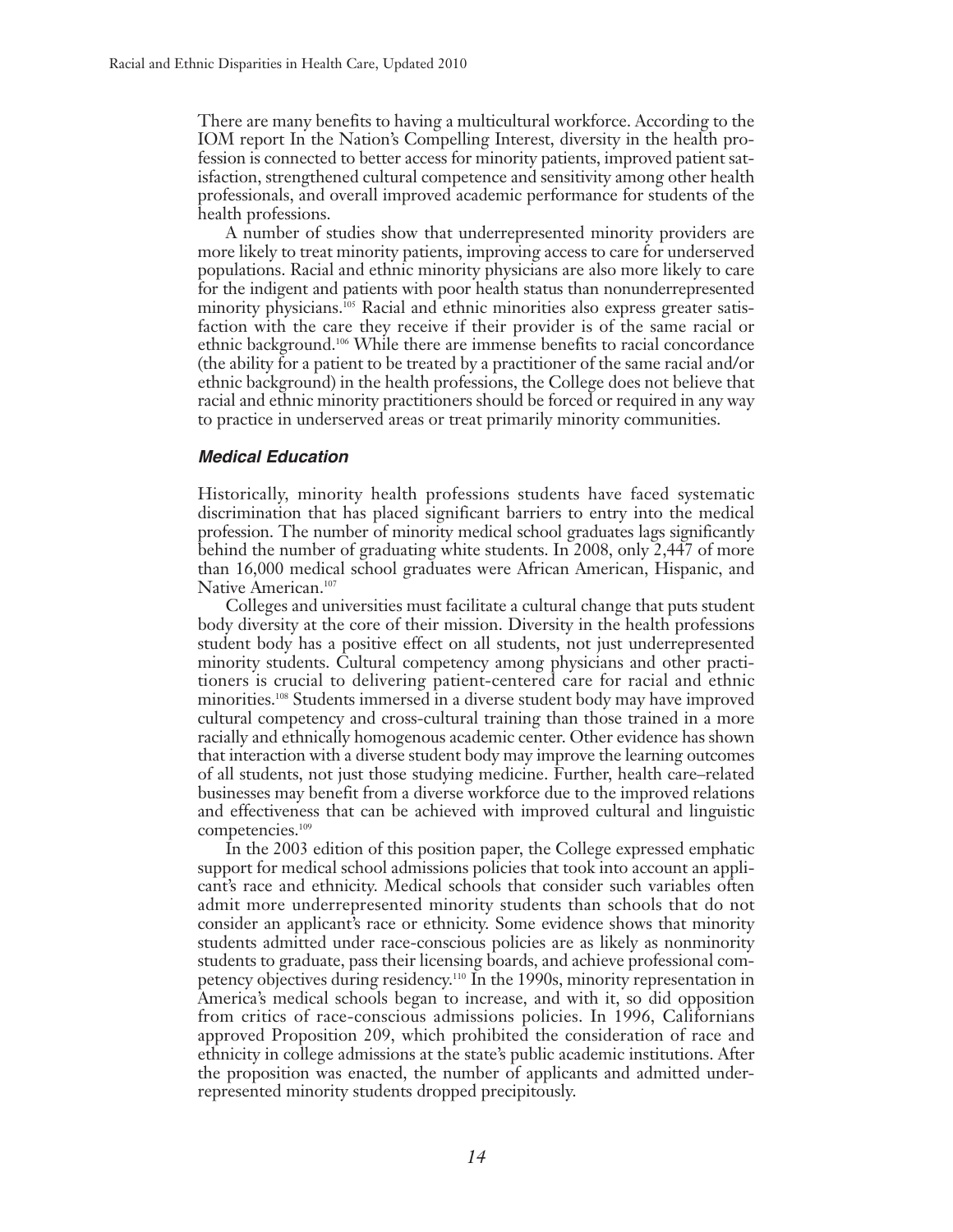In 2003 the U.S. Supreme Court issued a ruling regarding *Grutter v. Bollinger*, a case that challenged the University of Michigan's race-conscious admissions policies. The Court decided in favor of the university's affirmative action policy, stating that it did not violate the constitutional rights of nonminority students at the school. More important, the Court affirmed the benefits of a diverse student body not only for academia but also for the nation as a whole, stating that ensuring a diverse mix of students was in the nation's "compelling interest." ACP filed an amicus brief in support of the University of Michigan regarding the *Grutter v. Bolinger* case. However, in *Gratz and Hamacher v. Bollinger et al.*, in which ACP also filed an amicus brief, the U.S. Supreme Court ruled against Michigan's affirmative action policy, deciding that the undergraduate admissions process arbitrarily favored minority applicants because it automatically distributed points to such applicants.111

Efforts to improve the access of racial and ethnic minority students to higher education continue to be threatened. In the face of such challenges, schools have sought to implement other policies that do not rely on affirmative action, such as "percent policies," in which the top academic achievers from high schools are automatically accepted to a college or university regardless of other factors, but these have generally not been successful in raising the number of underrepresented minority admissions.<sup>112</sup> Once minority students interested in medicine are admitted to undergraduate programs, interventions should take place to ensure that such students reach medical school. Summer mentoring programs established by the Robert Wood Johnson Foundation and similar initiatives by the University of California system have been successful in helping minority students gain admission to medical school.<sup>113</sup>

Since many underrepresented minority students come from modest-income households, efforts must be made to ensure that competent minority students are not forced out of school because of the cost of a professional education. Programs like the federal government's Health Careers Opportunity Program seek to assist disadvantaged students in their health professions education by funding mentoring, outreach, and financial aid, among other activities. In addition, the College is a strong supporter of the programs under Title VII of the Public Health Service Act, which ensure a well-trained and diverse health professions workforce through scholarship and loan repayment programs, faculty development, and grants to improve training and access to care in underserved areas. Unfortunately, the capricious nature of federal appropriations has undermined the ability of these programs to fulfill their respective missions. Academic medical centers must change to ensure that the diversity of the nation is reflected in the student body so that the medical community of the future can be better prepared to care for the different patients it will encounter.

#### *Faculty*

Health professions schools should increase the number of underrepresented minority faculty members. Evidence shows that racial and ethnic minority faculty can have a profound impact on minority students, acting as mentors and providing new scholastic challenges and insights. Medical schools and other health professions institutions should actively recruit such faculty. Once faculty is hired, efforts should be made to address position-related concerns, such as tenure and ability to conduct research.<sup>114</sup>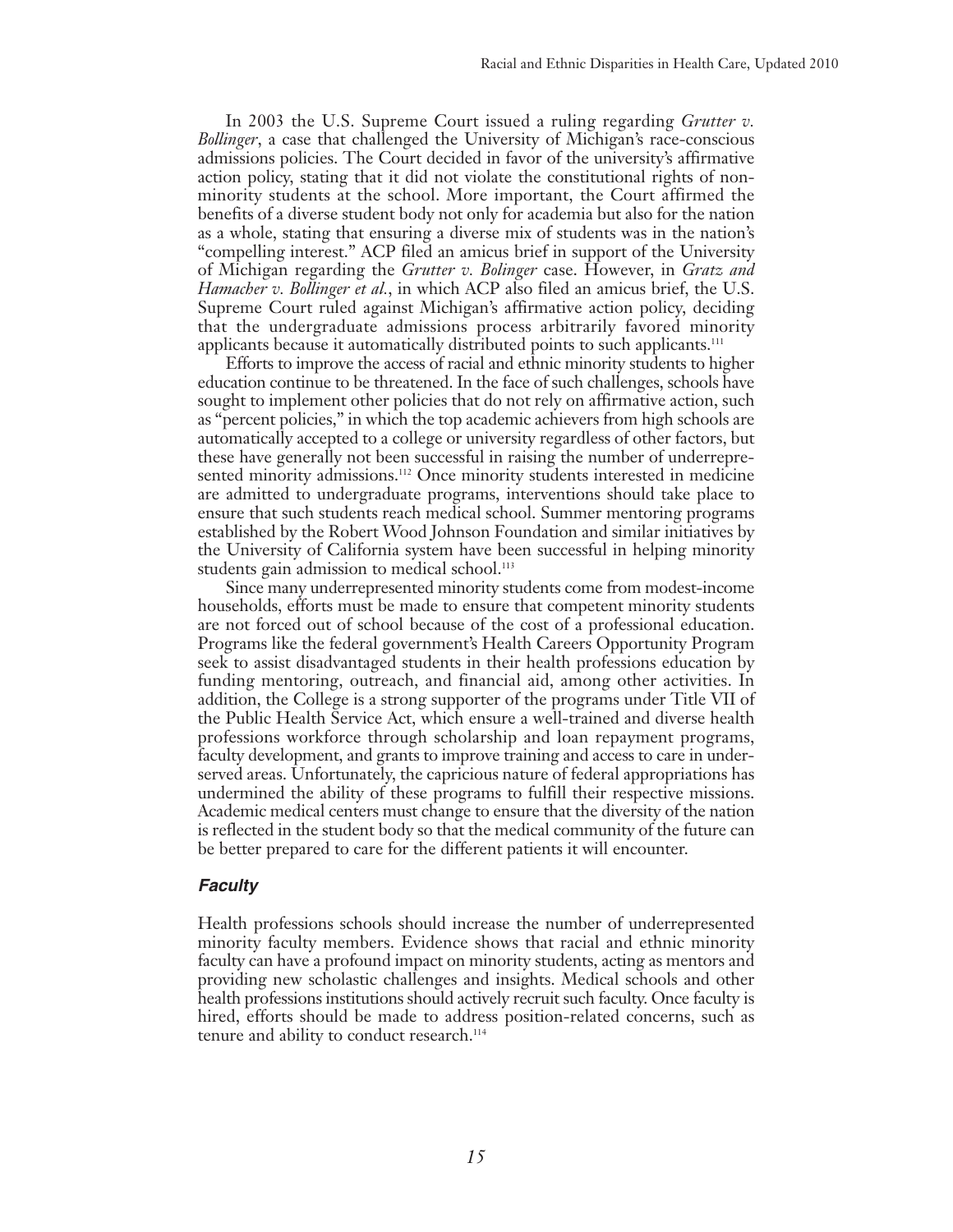#### **Position 7: Social determinants of health are a significant source of health disparities among racial and ethnic minorities. Inequities in education, housing, job security, and environmental health must be erased if health disparities are to be effectively addressed.**

Health status is influenced not only by access to health care but also by socioeconomic determinants, such as income and availability of nutritious foods, the environmental health of the community, and access to early childhood education. These social factors are well beyond the scope of the health care system, but stakeholders and policymakers must also address such factors that play a part in influencing the health of minority communities.

#### *Income and Education*

An individual's socioeconomic status, particularly their income and education level, is among the myriad factors that influence health. Lower-income individuals, regardless of race or ethnicity, are often in poorer health than those in higher income brackets. An individual's income may influence a number of other determinants of health status, such as one's access to educational opportunities, decent medical care, and affordable housing in a healthy community.115 Mortality rates for heart disease are two or three times higher for low-income African American and white individuals than middle-income individuals, and impoverished people are more likely to die prematurely.116,117 Still, racial and ethnic disparities exist in the lower- and middle-income brackets as heart disease mortality among African-American women is at least 50% higher than for comparable white women.

A person's level of education also affects health status. People with higher levels of education live longer and have higher incomes than those with less education.118 People with limited education are at a higher risk for cardiovascular disease.<sup>119</sup> The same study concludes that education may be the strongest predictor of good health and that education may influence health because it facilitates problem-solving and acquisition of socioeconomic skills that may prevent the adoption of adverse habits.

Better-educated people are more likely to have occupations for which they are offered health insurance and to manage their health. Some argue that a significant investment in education, rather than increased focus on medical technology advancement, would alleviate the dramatic health disparities of racial and ethnic minorities. One study found that eight times as many deaths would be averted "if mortality rates among adults with inadequate education were the same as those among individuals at higher education levels."<sup>120</sup> Further, evidence suggests that reporting of chronic conditions varies based on an individual's education level.

Improved focus on reducing disparities in education must be made if the health disparity gap is also to be closed. Investments in early childhood education and after-school programs for underserved minorities should be made to ensure academic success later in life. Head Start programs, which provide early education to low-income children, have been shown to improve early development.121 Evidence shows that black and white children who attended a Head Start program were more likely to receive a measles immunization than those who had not enrolled in such a program. Further, children who were enrolled in early childhood education programs are less likely than those not enrolled to engage in high-risk activities, such as smoking and illicit drug use.122 In addition, children who regularly attended after-school programs have markedly increased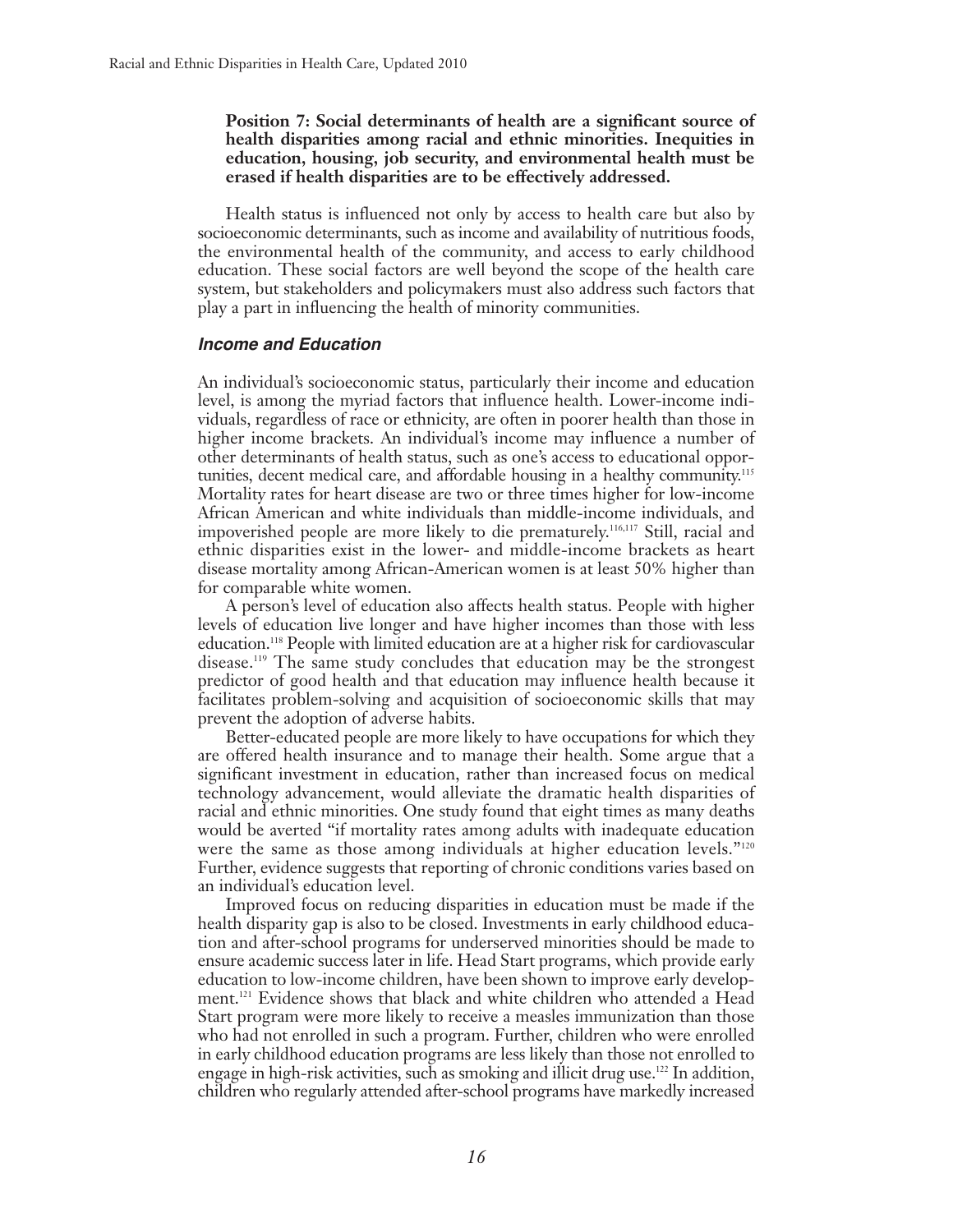academic performance, including gains in math test scores, compared with students who are unsupervised after school. After-school program participants also show gains in teacher reports of work habits.123

Physical fitness education is even more important to combat the increasingly sedentary habits of young children. The Robert Wood Johnson Foundation Commission to Build a Healthier America recommends that education funding should be tied to whether K-12 schools have ensured that children are allotted at least half of their daily recommended physical activity a day. 124

Unfortunately, a number of significant barriers impede the growth of minority students in the health professions. Among the greatest impediments of social justice faced by racial and ethnic minorities is unequal access to adequate educational opportunities. A lack of educational preparedness – largely the result of inequities in primary education – poses a challenge to students hoping to enter the medical professions. Racial and ethnic minorities are disproportionately low-income and are often educated at schools with insufficient financial resources, less-qualified teaching staff, and fewer advanced courses. Minority students are less likely to graduate compared with white students. One in 5 Latino and 1 in 10 African-American students drop out of high school compared with 1 in 13 white students.<sup>125</sup>

The College supports efforts at the primary education level to improve awareness and interest in the health professions among underrepresented minority students. Education policy experts, academics, and other stakeholders concur that interventions must begin as early as possible to prepare minority students adequately. Recent efforts by the federal government, such as the America COMPETES Act, seek to promote interest in and provide escalated resources for math and science education. In addition to improving outcomes in math and reading education, sustained partnerships to develop and encourage future health professionals should be developed between primary schools, institutions of higher learning, and the medical community. For instance, the Junior Doctors Academy established by the Fresno Unified School District and the University of California prepares disadvantaged students for the rigors of a health professions education.126

#### *Public Education Campaigns*

Certain racial and ethnic minority groups have higher rates of chronic disease than whites. For instance, diabetes rates among African Americans, Hispanics, and Native Americans are higher than among whites, and among Native Americans the prevalence is a startling 2.8 times the population average rate.<sup>127</sup> Diabetes-associated disease rates, such as coronary artery disease and kidney disease, are also higher among some minority groups. As mentioned elsewhere in this paper, ACP strongly supports reforming the health care delivery system towards patient-centered, primary care–focused interventions that seek to prevent, rather than just treat, diseases such as diabetes. In addition to health care delivery system reform, public education campaigns targeted at high-risk groups should also be utilized to educate citizens about healthy living, the importance of prevention, and risk factors that contribute to preventable illness. The Centers for Disease Control and Prevention has initiated the Racial and Ethnic Approaches to Community Health (REACH) program in 40 communities to develop coalitions to address the prevalent disparities in those communities. The REACH program's community-driven focus ensures that campaigns are tailored to the needs of the local population and reflects the culture of the community. In South Los Angeles County, California, age-adjusted death rates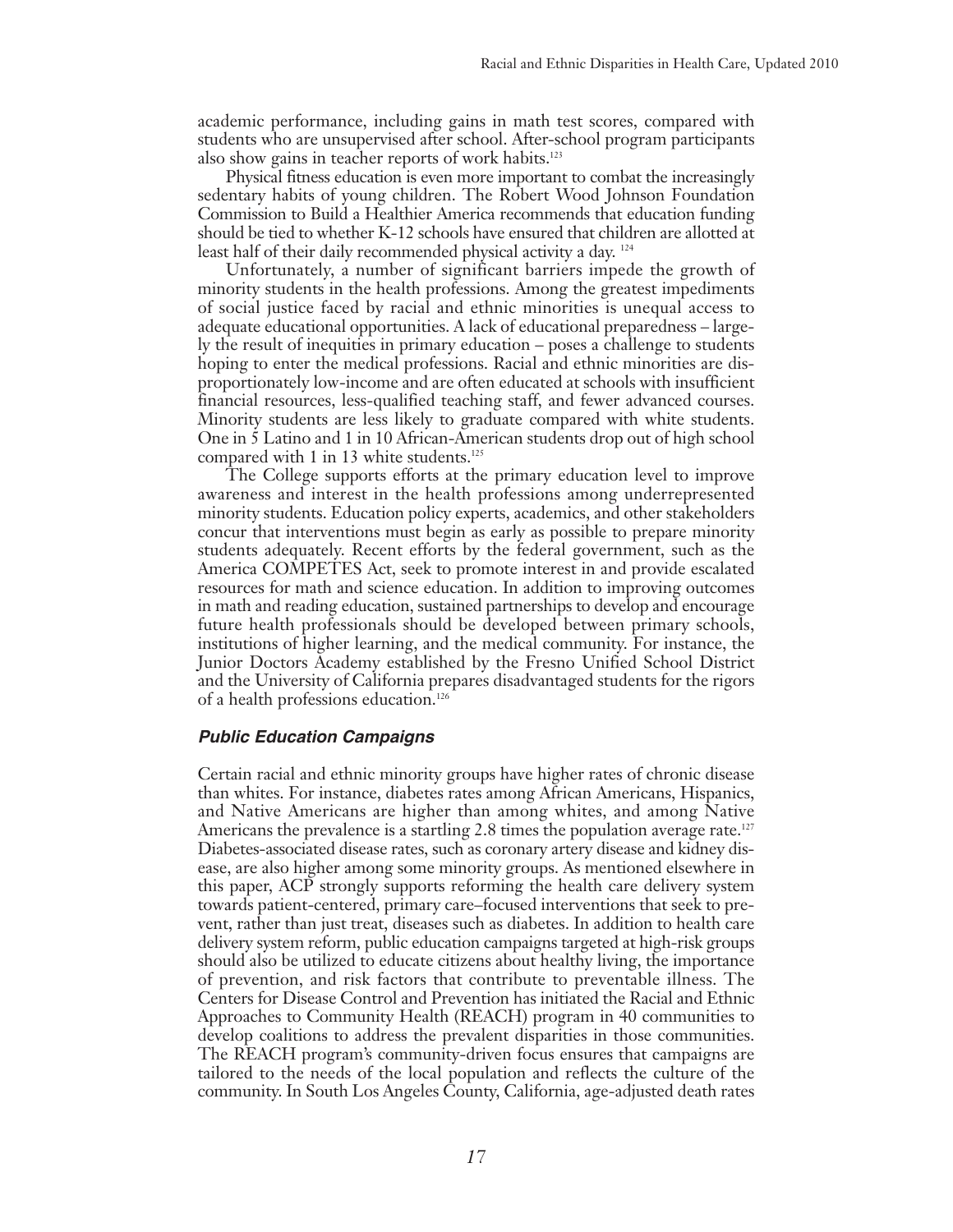from diabetes and heart disease for African Americans are higher than the rates for other groups in the county. A likely reason for this disparity is inadequate access to nutritious foods and an overabundance of fast-food restaurants. Further, physical activity opportunity was also less available in South L.A. County than elsewhere in the area. The CDC partnered with community groups in the area and developed a plan to attract more grocery stores and facilitate physical activity. In addition, the Los Angeles City Council approved a measure to prohibit new fast-food restaurants in certain South L.A. areas for at least 1 year.128

#### *Marketing of Harmful Products*

The 2003 edition of this paper noted that the marketing of harmful products, such as tobacco, alcohol, and unhealthy food to minority populations contributes to the higher morbidity and chronic disease rates in minority populations. Since then, there have been some strides in curbing marketing targeted to minorities, but the problem still exists and threatens to undermine efforts to close the disparities gap. In 2008, a higher percentage of non-Hispanic black men used tobacco compared with whites.129 In 1998, the U.S. Surgeon General released a report documenting how tobacco companies market cigarettes more heavily to minorities and especially how menthol cigarettes, a more harmful type of cigarette, are overwhelmingly targeted at minority communities.130 Since the Surgeon General's report was issued over a decade ago, little has changed regarding the marketing of such damaging products. From 1998 to 2005, money spent on magazine advertising for menthol cigarettes has increased from 13% of total advertising expenditures to 49%.131 African Americans are disproportionately diagnosed with tobacco-related illness even though the percentage of African Americans who smoke is similar to that of whites.<sup>132</sup>

ACP has supported legislative efforts to empower the Food and Drug Administration to regulate tobacco products. On June 22, 2009, President Obama signed the Family Smoking Prevention and Tobacco Control Act, granting the FDA authority to limit the amount of nicotine in tobacco products, curb marketing of tobacco products to minors, ban use of misleading labeling such as the words "low-tar" and "light," and other steps to regulate the tobacco industry.133 In addition to tobacco products, evidence shows that some minority groups are exposed to a significant level of unhealthy food marketing. Obesity rates among African Americans and Hispanics are higher than those of whites, and much of this can be attributed to diet.<sup>134</sup> Advertisements for unhealthy foods, such as soda and candy, are aired at a higher rate during television shows that are popular among African Americans compared with those intended for the general audience.<sup>135</sup>

According to the National Institutes of Health, some minority groups report higher levels of alcohol use than whites. African-American youths were disproportionately exposed to more alcohol marketing through magazines in 2004, as well as certain malt liquor radio advertisements.136 Hispanic youths were exposed to more alcohol advertisements per capita than other youths in general.137 In the IOM report Reducing Underage Drinking: A Collective Responsibility, the IOM states that the alcoholic beverage industry has a societal obligation to cease marketing that appeals to youngsters.<sup>138</sup>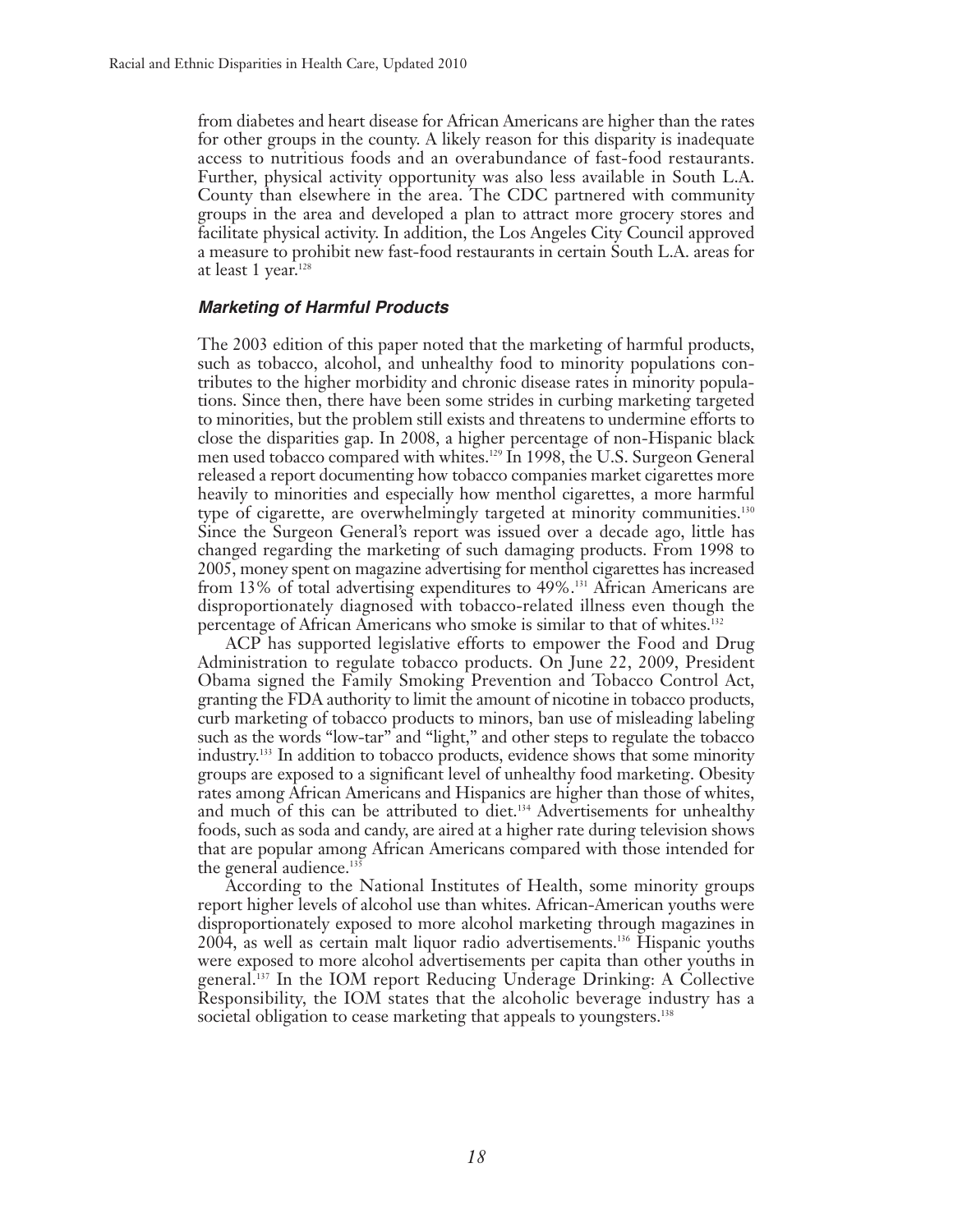#### *Violence and Crime*

Violence and crime have a disproportionate impact on minority neighborhoods.<sup>139</sup> The perception of neighborhood safety is positively associated with physical exercise, an effect more noted in minority than white neighborhoods. Neighborhoods with a higher incidence of violent crime are less likely to have quality recreational facilities and grocery stores offering better nutritional options, thus promoting better dietary choices.140 Additionally, neighborhoods with a higher incidence of crime are also less likely to have convenient medical facilities for primary care services, exacerbating the difficulties with health care access.

#### **Position 8: Efforts must be made to reduce the effect of environmental stressors that disproportionately threaten to harm the health and well-being of racial and ethnic communities.**

An individual's environment can have a significant impact on his or her overall health status. Twenty-five percent of preventable illnesses worldwide are tied to poor environmental quality.141 Environmental dangers, such as poor air quality or rampant lead contamination, can harm the health of the community. Housing segregation of low-income minorities is a likely contributor to the elevated rate of exposure to environmental stressors as poor and/or racial and ethnic minorities often live close to "noxious land use" areas, such as industrial sites or hazardous dumping areas.<sup>142,143</sup> For instance, a study found that between 1961 and 1998, an above-average percentage of minority residents of New York City resided within a designated manufacturing zone.<sup>144</sup> Efforts had been made to expand manufacturing zones in areas with a high proportion of minority residents, below-average incomes, and lower-than-average rates of home ownership. Similarly, people in areas where agriculture is the prominent industry have expressed concern about the effects of exposure to pesticides, fertilizers, and other chemicals used in farming.145 Racial and ethnic minorities are disproportionately exposed to harmful environmental toxins in their communities, workplaces, and schools.146 Asthma rates, among African Americans in particular, abound in areas where environmental dangers persist. In some areas of the country, one in four African Americans is diagnosed with asthma, a chronic respiratory disease.147 Factors influencing asthma include exposure to air pollutants, like automobile and power plant emissions. As such, studies have shown that children who live near freeways are more likely to be diagnosed with asthma than other youths. Other research shows that a disproportionate number of Hispanics and Asian and Pacific Islanders reside in areas that fail to meet air quality level standards.148 In addition, other toxic pollutants, such as mercury, are disproportionately found in women of certain racial and ethnic minorities. Exposure to mercury can cause neurologic damage in fetuses and children and may have a negative effect on the body's nervous immune and cardiovascular systems.<sup>149</sup>

Addressing health disparities that are the effect of environmental stressors is a complex and difficult task. Despite growing attention in the 1990s from the federal government through the establishment of the Environmental Protection Agency's Office of Environmental Equity (later renamed Office of Environmental Justice), as well as academic stakeholders, such as the IOM, more action needs to be taken to monitor and rectify the harmful effect of environmental stressors on minority communities. Targeting the underlying causes of exposure to environmental dangers, such as housing segregation, income inequality, the community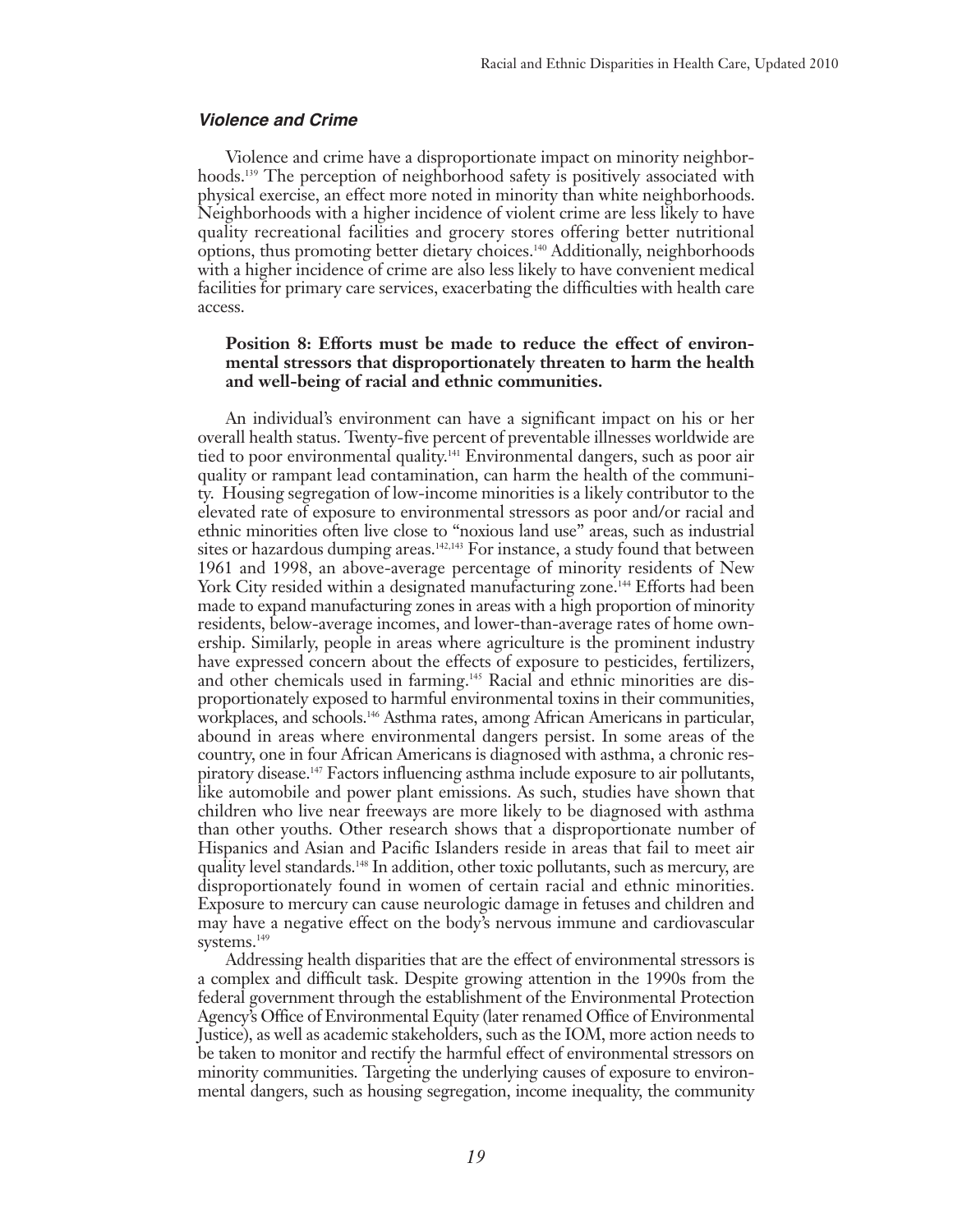effects of violent crime, and air and water pollution, would probably reduce current patterns of illness. In addition, policymakers should develop a set of measures to track environmental stressors and how they contribute to the health disparities of racial and ethnic minorities.

#### **Position 9: More research and data collection related to racial and ethnic health and health care disparities is needed to empower stakeholders to better understand and address the problem of disparities.**

While research into the existence and effects of racial and ethnic health care disparities has grown in the past decade, more research and coordinated data collection are needed to fully understand the scope of the problem and guide potential solutions. Early efforts to collect data on health disparities, such as the Healthy People 2010 initiative and the National Healthcare Disparities Report (NHDR), have yielded substantial insight into the prevalence of racial and ethnic health disparities, but gaps still exist. For instance, the 2006 NHDR was unable to gather substantial data quality and access data measures for the Native Hawaiian or other Pacific Islander classification and had similar difficulty producing data on Asian/Pacific Islander and individuals listing two or more racial classifications.150 The success of other initiatives, such as the Health Disparities Collaborative, which seeks to address racial and ethnic health disparities through improved linguistic and culturally competent primary care access delivered through federally qualified health centers, has been difficult to determine because data regarding the initiative's effect on disparities has not been directly measured.<sup>151</sup>

In 1998, the Office of Management and Budget (OMB) released standards for racial and ethnic disparities data collection; however, these measures have been criticized in part because they fail to adequately reflect racial and ethnic subgroups, such as the Vietnamese within the Asian/Pacific Islander category.152 In response to these concerns and others related to the confusion of tracking disparities data, AHRQ commissioned the IOM to study and release recommendations on the subject. The result of that request, 2009's Race, Ethnicity, and Language Data: Standardization for Health Care Quality Improvement, recommended that more ethnicity subcategory options be offered in addition to the OMB racial and ethnic categories.<sup>153</sup> Since not all subcategories are relevant to all areas of the nation, categories that reflect the local population can be separated from the national data to ensure compatibility. The IOM also recommended that data be collected on a patient's preferred language to better determine language proficiency and language preference during health care encounters. Further, use of electronic health records systems will facilitate coordination and data comparisons across systems and care settings.

Legislative efforts at the federal level to improve data collection have recently been signed into law. The Medicare Improvements for Patients and Providers Act of 2008 directs the Secretary of HHS to determine best practices in the collection of racial and ethnic health care disparities in Medicare beneficiaries and release them to Congress for implementation.<sup>154</sup>

Additionally, a number of states have taken action to increase the collection of racial and ethnic health data. Massachusetts and California have mandated health plans to collect such data. Massachusetts also requires hospitals to collect racial and ethnic patient health data. In addition, New Jersey's state government and hospitals have partnered to compile data. While partnerships are useful, legislation requiring data collection has the most significant impact on action to increase collaboration across systems and providers.155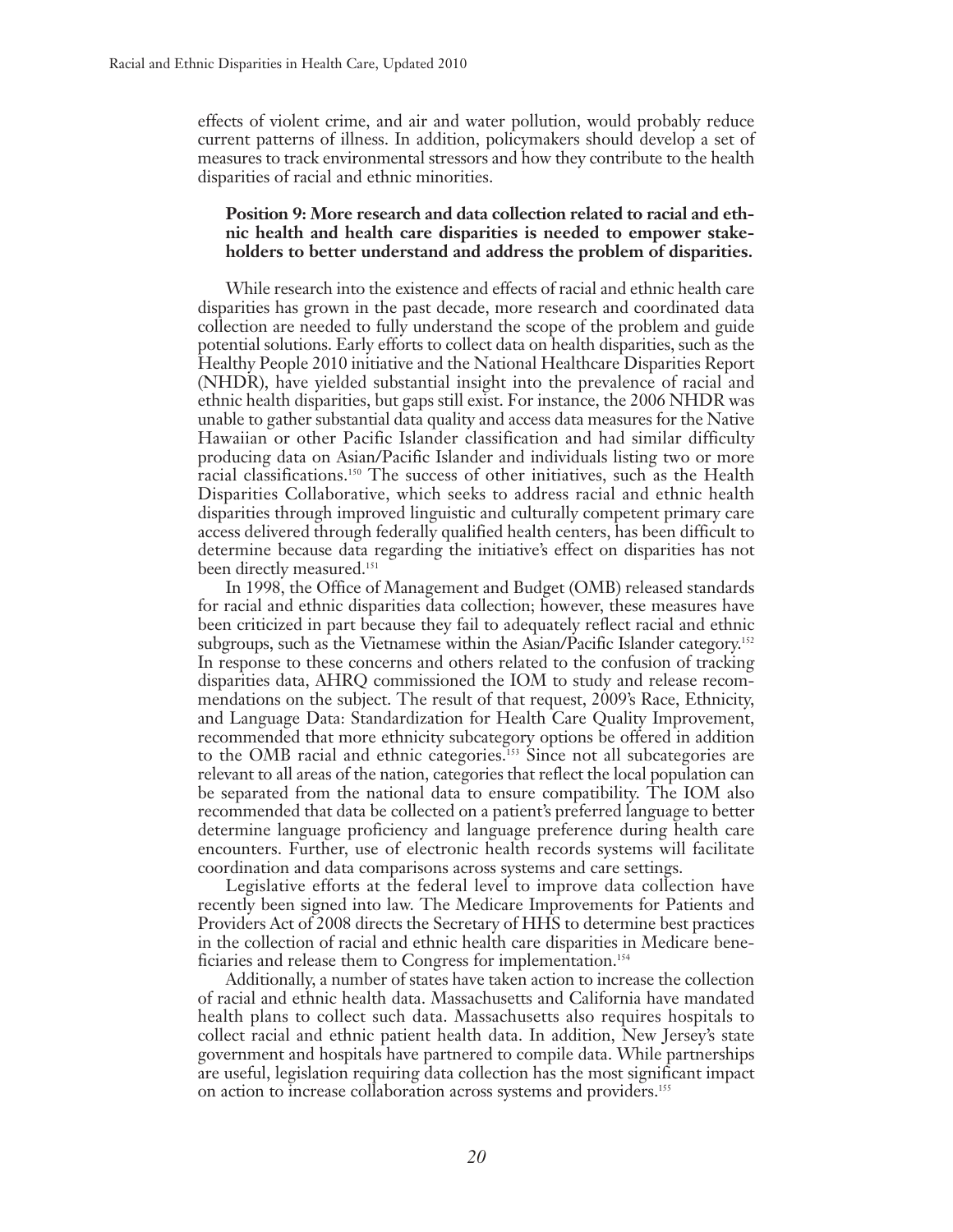More research is needed into the effects of environmental stressors on health status. Payne-Sturges and Gee recommend identifying measures that include such focus areas as residential segregation, drinking water quality, pesticide contamination, and additional emerging issues.156 The IOM reached a similar conclusion that data on environmental effects on health was not abundant and that more research was needed to determine the relationship between environmental stressors and their effect on health status. The report further recommended that federal, state, and local public health agencies coordinate their efforts to collect data on environmental health information and its link to community health.157

## **Conclusion**

Racial and ethnic disparities in health care result from the interaction of multiple complex factors, including past and current discrimination in health care, genetics, unequal educational opportunity, income and health care access disparities, cultural beliefs, and community systems. There is no easy solution to closing the health care disparities gap, but it is a moral imperative that appropriate resources be brought to bear to address these differences. The College believes that while improving access to quality care, reforming the health care delivery system, improving cultural and linguistic understanding, diversifying the health care workforce, and improving the inequities in the social influences of health may not fully close the disparities gap, achieving these worthy goals would dramatically improve the lives of all people and the future of the nation.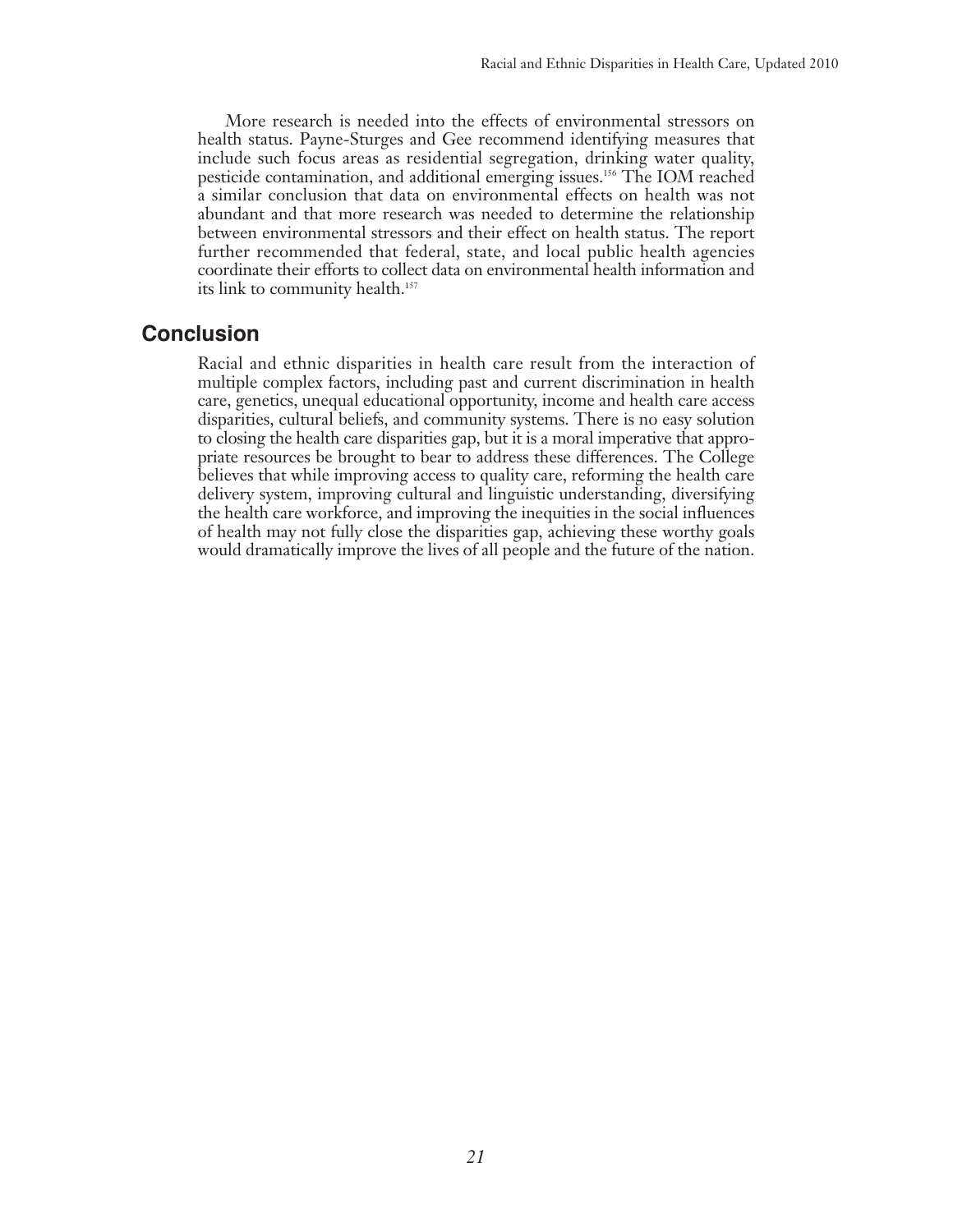# **References**

- 1. Institute of Medicine. Unequal Treatment: Confronting Racial and Ethnic Disparities in Health Care. Washington, DC: National Academies Press; 2002.
- 2. Institute of Medicine. Unequal Treatment: Confronting Racial and Ethnic Disparities in Health Care. Washington, DC: National Academies Press; 2002.
- 3. Herbert P et al. When Does A Difference Become a Disparity? Conceptualizing Racial and Ethnic Disparities in Health. *Health Affairs*. 2008: 374-382.
- 4. Lurie N and Dubowitz T. Health Disparities and Access to Health. *JAMA*. March 14, 2007: 1118-1121.
- 5. James C et al. Putting Women's Health Care Disparities on the Map: Examining Racial and Ethnic Disparities at the State Level. Kaiser Family Foundation. June 2009. Accessed at http://www.kff.org/ minorityhealth/upload/7886.pdf on November 2, 2009.
- 6. I. H. Zuckerman, P. T. Ryder, L. Simoni-Wastila et al., "Racial and Ethnic Disparities in the Treatment of Dementia Among Medicare Beneficiaries," *Journal of Gerontology*, October 2008 63B(5):S328–33.
- 7. Blendon R et al. Disparities in Physician Care: Experiences and Perceptions of a Multi-Ethic America. *Health Affairs*. 2008;27:507-517.
- 8. Heron M et al. Deaths: Final Data for 2006. National Vital Statistics Reports; April 17, 2009. Accessed at http://www.cdc.gov/nchs/data/nvsr/nvsr57/nvsr57\_14.pdf on August 17, 2009.
- 9. MacDorman MF and Mathews TJ. Recent Trends in Infant Mortality in the United States. NCHS Data Brief, No. 9. October 2008. Accessed at http://www.cdc.gov/nchs/data/databriefs/db09.pdf on September 15, 2009.
- 10. Williams RA. Eliminating healthcare disparities in America: beyond the IOM report. 2007. Accessed at http://books.google.com/books?id=AxwUqId5hwcC&dq=health+disparity+life+ expectancy+blacks+and+whites&source=gbs\_navlinks\_s on August 17, 2009.
- 11. Satcher D et al. What If We Were Equal? A Comparison of the Black-White Mortality Gap in 1960 and 2000. *Health Affairs*. 2005;24(2):459-464.
- 12. Acevedo-Garcia D et al. Towards a Policy-Relevant Analysis of Geographic and Racial/Ethnic Disparities in Child Health. *Health Affairs*. 2008: 321-333.
- 13. Institute of Medicine. Unequal Treatment: Confronting Racial and Ethnic Disparities in Health Care. Washington, DC: National Academies Press; 2002.
- 14. Wilensky G and Satcher D. Don't Forget About the Social Determinants of Health. *Health Affairs* [serial online]. 2009: w-194-198. Accessed at http://www.allhealth.org/briefingmaterials/ SocialDeterminantsofHealth--HAWilenskySatcher-1472.pdf on August 17, 2009.
- 15. American College of Physicians. Strategic Plan., Strategic Themes and Objectives. July 2009. Accessed at N:\RPE\Online Documents\Planning\Strategic Plan\2009-10.pdf on 15 September 2009.
- 16. Kaiser Family Foundation. Key Facts: Race, Ethnicity, and Medical Care. January 2007. Accessed at http://www.kff.org/minorityhealth/upload/6069-02.pdf on August 24, 2009.
- 17. U.S. Census Bureau. Income, Poverty, and Health Insurance Coverage in the United States: 2008. U.S. Census Bureau News. September 10, 2009. Accessed at http://www.census.gov/ Press-Release/www/releases/archives/income\_wealth/014227.html on November 3, 2009.
- 18. Testimony of Marsha Lillie-Blanton, Dr.P.H., Senior Advisor on Race, Ethnicity, and Health Care, Henry J. Kaiser Family Foundation, before the House Ways and Means Subcommittee on Health. June 10, 2008.
- 19. Agency for Healthcare Research and Quality. 2007 National Healthcare Disparities Report-At a Glance. Rockville, MD; February 2008. Accessed at http://www.ahrq.gov/qual/nhdr07/Glance.htm on August 24, 2009.
- 20. Lillie-Blanton M and Hoffman C. The Role of Health Insurance Coverage in Reducing Racial/Ethnic Disparities in Health Care. *Health Affairs*. 2005; 24:400-401.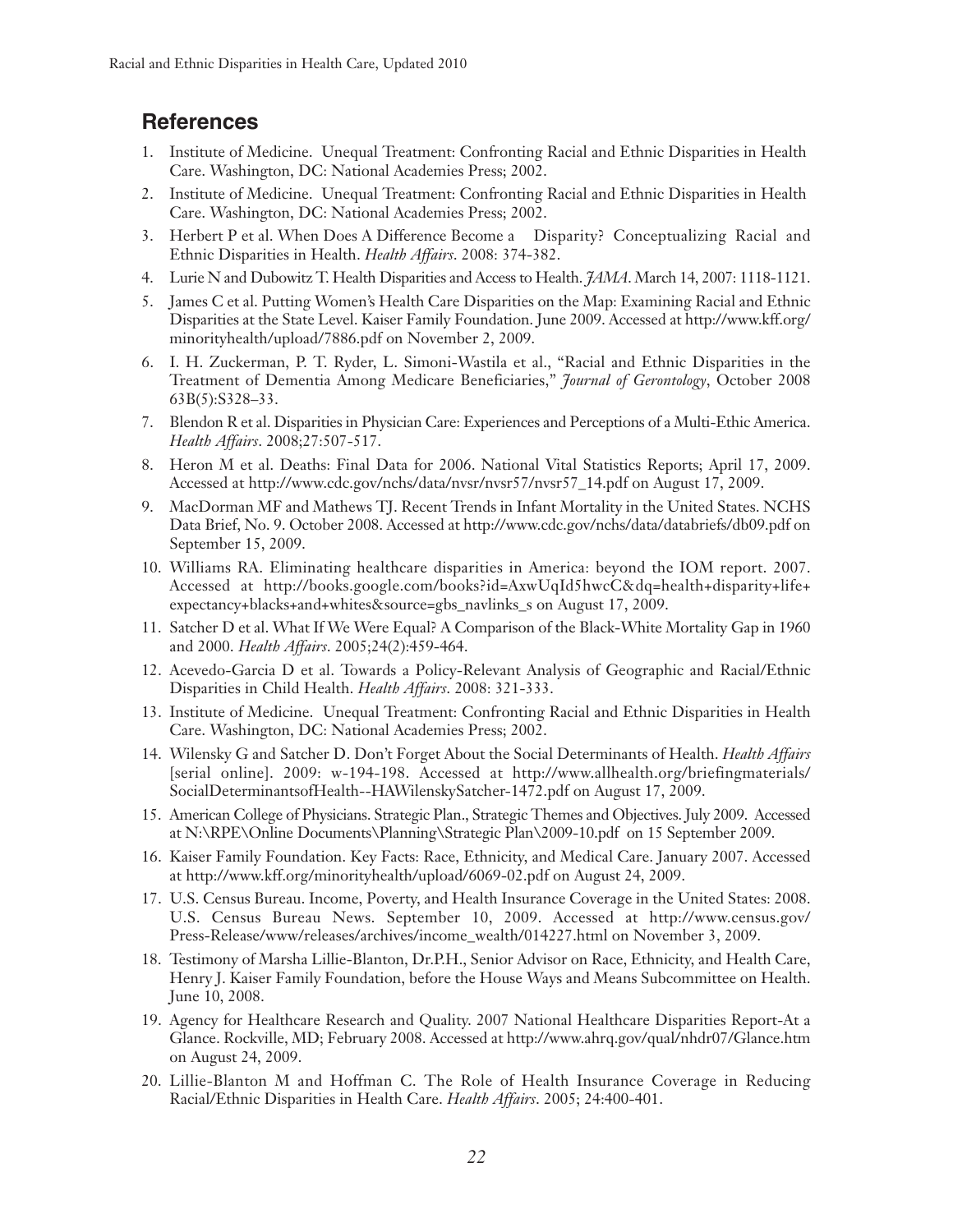- 21. Institute of Medicine. *Coverage Matters: Insurance and Health Care*. Washington: National Academies Press; 2001.
- 22. Institute of Medicine. *America's Uninsured Crisis: Consequences for Health and Health Care*. Washington: National Academies Press; 2009. Accessed at http://books.nap.edu/openbook.php? record\_id=12511&page=3 on August 24, 2009.
- 23. Health Disparities: A Case for Closing the Gap. Healthreform.gov. 2009. Accessed at http://www.healthreform.gov/reports/healthdisparities/index.html on August 24, 2009.
- 24. Lyke B. The Tax Exclusion for Employer-Provided Health Insurance: Policy Issues Regarding the Repeal Debate. Washington DC. http://assets.opencrs.com/rpts/RL34767\_20081121.pdf.
- 25. Kaiser Family Foundation. Key Facts: Race, Ethnicity, and Medical Care. January 2007. Accessed at http://www.kff.org/minorityhealth/upload/6069-02.pdf on August 24, 2009.
- 26. Kaiser Family Foundation. Key Facts: Race, Ethnicity, and Medical Care. January 2007. Accessed at http://www.kff.org/minorityhealth/upload/6069-02.pdf on August 24, 2009.
- 27. Berndt J and James C. Effects of the Economic Downturn on Communities of Color. Kaiser Family Foundation. July 2009. Accessed at http://www.kff.org/minorityhealth/upload/7953.pdf on August 24, 2009.
- 28. Families USA. Health Care Reform: Critical to Closing the Gap for Communities of Color. March 2009. Accessed at http://www.familiesusa.org/assets/pdfs/health-reform/closing-the-gap.pdf on August 24, 2009.
- 29. Families USA. Health Coverage in Communities of Color: Talking about the New Census numbers. September 2008. Accessed at http://www.familiesusa.org/assets/pdfs/minority-health-andthe-census-numbers.pdf on August 24, 2009.
- 30. Dorn S et al. Medicaid, SCHIP, and Economic Downturn: Policy Changes and Policy Responses. Kaiser Family Foundation. April 2008. Accessed at http://www.kff.org/medicaid/upload/7770.pdf on August 25, 2009.
- 31. Kaiser Family Foundation. Supplemental Coverage Among Medicare Beneficiaries, by Race/ Ethnicity, 2006. Presentation Slide. Accessed at http://facts.kff.org/chart.aspx?ch=519 on August 25, 2009.
- 32. Testimony of Marsha Lillie-Blanton, Dr.P.H., Senior Advisor on Race, Ethnicity, and Health Care, Henry J. Kaiser Family Foundation, before the House Ways and Means Subcommittee on Health. June 10, 2008.
- 33. Urban Institute, *Going Without: America's Uninsured Children*. Washington: Robert Wood Johnson Foundation, August 2005. Accessed at http://www.rwjf.org/files/newsroom/ckfresearchreportfinal.pdf on August 25, 2009.
- 34. Smedley B. Moving Beyond Access: Achieving Equity in State Health Care Reform. *Health Affairs*. 2008; 27:447-455.
- 35. Children's National Medical Center. Final SCHIP Bill Summary. February 4, 2009. Accessed at http://www.childrensnational.org/files/PDF/advocacy/OnCapitolHill/SCHIPresolution.pdf on August 25, 2009.
- 36. American College of Physicians. Achieving Affordable Health Insurance Coverage for all Within Seven Years: A Proposal from America's Internists, Updated 2008. Philadelphia: American College of Physicians; 2008: Position Paper.
- 37. American College of Physicians. Achieving A High Performance Health Care System With Universal Access: What The USA Can Learn From Other Countries, 2007. Philadelphia: American College of Physicians; October 2007. Position paper.
- 38. Peterson E and Yancy CW. Eliminating Racial aand Ethnic Disparities in Cardiac Care. *NEJM*. 2009;360:1172.
- 39. Lillie-Blanton et al. Racial/Ethnic Differences in Cardiac Care: The Weight of the Evidence. Kaiser Family Foundation and American College of Cardiology. October 2002.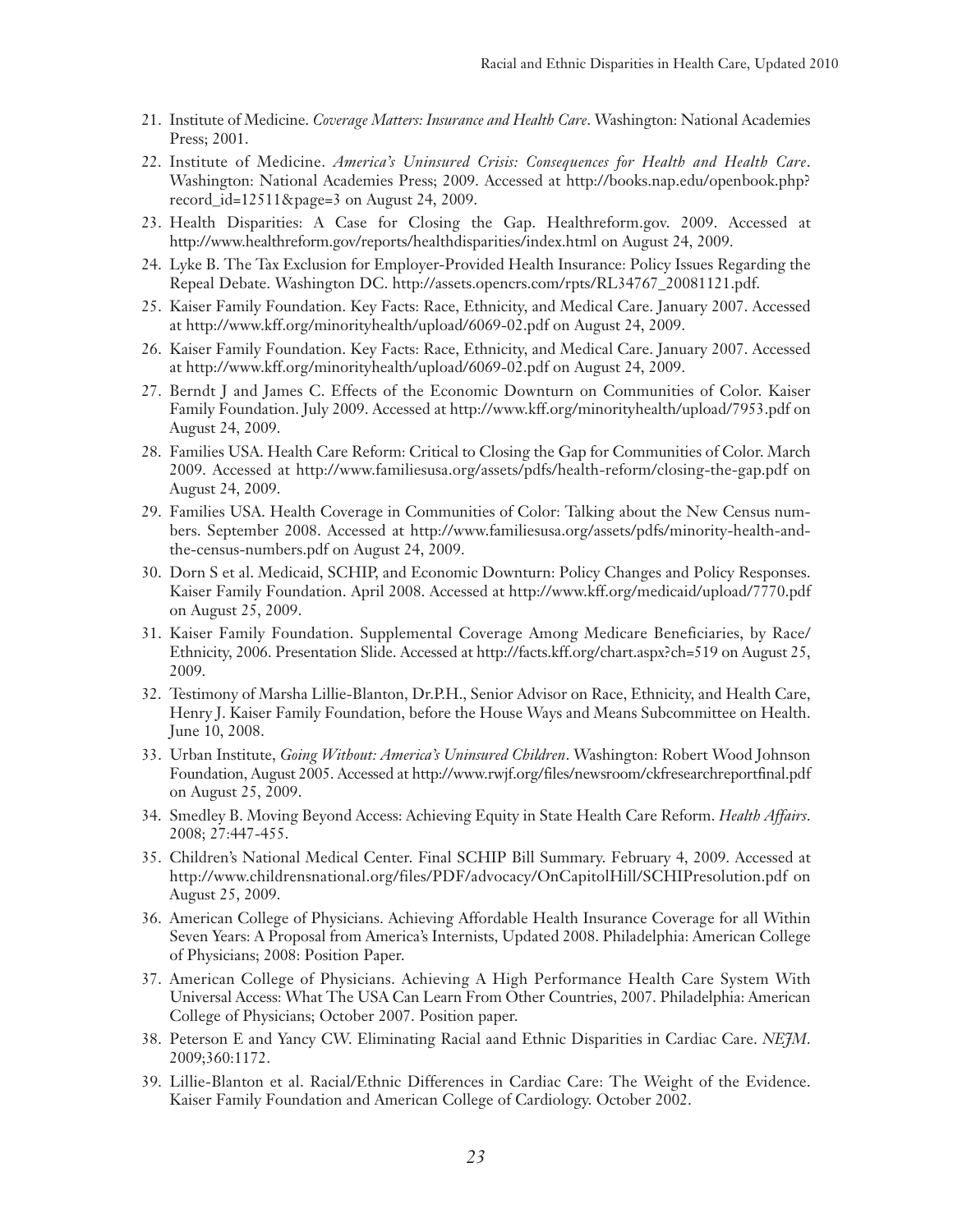- 40. Virnig B et al. A Matter of Race: Early- Versus Late-Stage Cancer Diagnosis. *Health Affairs*. 2009; 28(1):160.
- 41. Blendon R et al. Disparities in Physician Care: Experiences and Perceptions of a Multi-Ethic America. *Health Affairs*. 2008;27:507-517.
- 42. Kaiser Family Foundation. "Changes in Quality of Care Disparities Over Time: Summary by Race/Ethnicity." Kaiser Family Foundation presentation slide. May 19, 2008. Accessed at http://facts.kff.org/chart.aspx?ch=375 on November 3, 2009.
- 43. American College of Physicians. Controlling Health Care Costs While Promoting the Best Possible Outcomes. Philadelphia: American College of Physicians; 2009: Policy Monograph.
- 44. Wu E and Martinez M. Taking Cultural Competency from Theory to Action. Commonwealth Fund. October 2006. Access at http://www.commonwealthfund.org/~/media/Files/Publications/ Fund%20Report/2006/Oct/Taking%20Cultural%20Competency%20from%20Theory%20to%20 Action/Wu\_takingcultcomptheoryaction\_964%20pdf.pdf on August 25, 2009.
- 45. Chen P. Doctor and Patient: Bridging the Culture Gap. *New York Times*. July 16, 2009. Accessed at http://www.nytimes.com/2009/07/16/health/16chen.html?\_r=2&pagewanted=1&hpw on August 27, 2009.
- 46. Office of Minority Health. National Standards on Culturally and Linguistically Appropriate Services (CLAS). Accessed at http://www.omhrc.gov/templates/browse.aspx?lvl=2&lvlID=15 on August 25, 2009.
- 47. Beach MC et al. The Role and Relationship of Cultural Competence and Patient-Centeredness in Health Care Quality. Commonwealth Fund. October 17, 2006. Accessed at http://www. commonwealthfund.org/Content/Publications/Fund-Reports/2006/Oct/The-Role-and-Relationshipof-Cultural-Competence-and-Patient-Centeredness-in-Health-Care-Quality.aspx on August 25, 2009.
- 48. Betancourt J et al. Cultural Competency and Health Care Disparities: Key Perspectives and Trends. *Health Affairs*. 2005; 24:499-505.
- 49. Barrett S, Dyer C, and Westpheling K. Language Access: Understanding the Barriers and Challenges in Primary Care Settings. Perspectives from the Field. McLain, VA: Association of Clinicians for the Underserved, May 2008.
- 50. Youdelman M. The Medical Tongue: U.S. Laws and Policies on Language Access. *Health Affairs*. 2008; 27:424-433.
- 51. Flores G. Language Barriers to Health Care in the United States. *NEJM*. 2006;355:229-231.
- 52. American College of Physicians. Language Services for Patients with Limited English Proficiency: Results of a National Survey of Internal Medicine Physicians. Philadelphia: American College of Physicians; 2006: Position Paper.
- 53. Barrett S, Dyer C, and Westpheling K. Language Access: Understanding the Barriers and Challenges in Primary Care Settings. Perspectives from the Field. McLain, VA: Association of Clinicians for the Underserved, May 2008.
- 54. American College of Physicians. Language Services for Patients with Limited English Proficiency: Results of a National Survey of Internal Medicine Physicians. Philadelphia: American College of Physicians; 2006: Position Paper.
- 55. Smedley B. Moving Beyond Access: Achieving Equity in State Health Care Reform. *Health Affairs*. 2008; 27:447-455.
- 56. Youdelman M. The Medical Tongue: U.S. Laws and Policies on Language Access. *Health Affairs*. 2008; 27:424-433.
- 57. Youdelman M. The Medical Tongue: U.S. Laws and Policies on Language Access. *Health Affairs*. 2008; 27:424-433.
- 58. Baker DW, Parker RM, Williams MV, Coates WC, Pitkin K. Use and effectiveness of interpreters in an emergency department. *JAMA* 1996;275:783-788.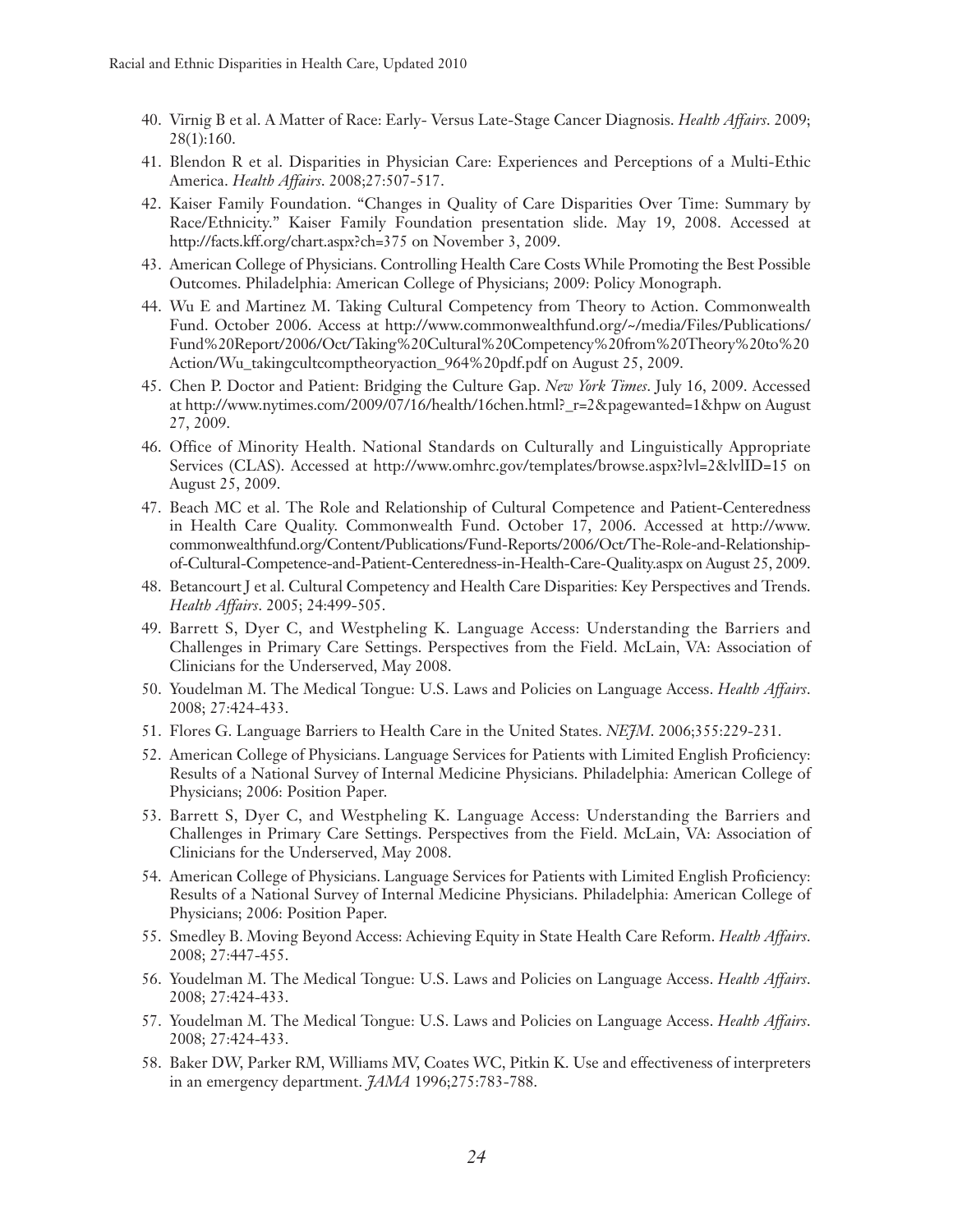- 59. American College of Physicians. Language Services for Patients with Limited English Proficiency: Results of a National Survey of Internal Medicine Physicians. Philadelphia: American College of Physicians; 2006: Position Paper.
- 60. Youdelman M. The Medical Tongue: U.S. Laws and Policies on Language Access. *Health Affairs*. 2008; 27:424-433.
- 61. Youdelman M. Medicaid and SCHIP Reimbursement Models for Language Services. Washington DC: National Health Law Program. March 2007.
- 62. American College of Physicians. Language Services for Patients with Limited English Proficiency: Results of a National Survey of Internal Medicine Physicians. Philadelphia: American College of Physicians; 2006: Position Paper.
- 63. ACP. Language Access in Health Care: Statement of Principles. October 24, 2004. Accessed on http://www.acponline.org/advocacy/where\_we\_stand/access/language.pdf.
- 64. U.S. Department of Health and Human Services Office of Disease Prevention and Health Promotion. Health Literacy – Fact Sheet: The Basics. Accessed at http://www.health.gov/ communication/literacy/quickguide/factsbasic.htm#one on August 26, 2009.
- 65. Institute of Medicine. *Health Literacy: A Prescription to End Confusion*. Washington: National Academies Press; 2004. Accessed at http://www.nap.edu/catalog.php?record\_id=10883#toc on August 26, 2009.
- 66. Institute of Medicine. *Health Literacy: A Prescription to End Confusion*. Washington: National Academies Press; 2004. Accessed at http://www.nap.edu/catalog.php?record\_id=10883#toc on August 26, 2009.
- 67. Hoffman C and Tolbert J. Health savings Accounts and High Deductible Health Plans: Are They An Option for Low-Income Families? Kaiser Family Foundation. October 2006. Accessed at http://www.kff.org/uninsured/upload/7568.pdf on August 26, 2009.
- 68. Blendon R et al. Disparities in Physician Care: Experiences and Perceptions of a Multi-Ethic America. *Health Affairs*. 2008;27:507-517.
- 69. U.S. Department of Health and Human Services Office of Disease Prevention and Health Promotion. Health Literacy – Strategies: Improve the Usability of Health Information. Accessed at http://www.health.gov/communication/literacy/quickguide/healthinfo.htm#three on August 26, 2009.
- 70. Schillinger D et al. Closing the Loop: Physician Communication with diabetic Patients Who Have Low Health Literacy. *Arch Int Med*. 2003;163:83-90.
- 71. Barret SR, Puryear J Sheen, Westpheling K. Health Literacy Practices in Primary Care Settings: Examples from the Field. The Commonwealth Fund, January 2008.
- 72. Schlotthauer et al. Evaluating Interventions to Reduce Health Care Disparities: An RWJF Program. *Health Affairs*. 2008; 27:568.
- 73. Barret SR, Puryear J Sheen, Westpheling K. Health Literacy Practices in Primary Care Settings: Examples from the Field. The Commonwealth Fund, January 2008.
- 74. Institute of Medicine. Unequal Treatment: Confronting Racial and Ethnic Disparities in Health Care. Washington, DC: National Academies Press; 2002.
- 75. Institute of Medicine. Unequal Treatment: Confronting Racial and Ethnic Disparities in Health Care. Washington, DC: National Academies Press; 2002.
- 76. Blendon R et al. Disparities in Physician Care: Experiences and Perceptions of a Multi-Ethic America. *Health Affairs*. 2008;27:507-517.
- 77. Hutchinson T and Dobkin P. Mindful Medicine practice: just another fad? *Canadian Family Physician*. 2009;55:778-779.
- 78. Fox RC. Cultural Competence and the Culture of Medicine. *NEJM*. 2005;353:1316-1319.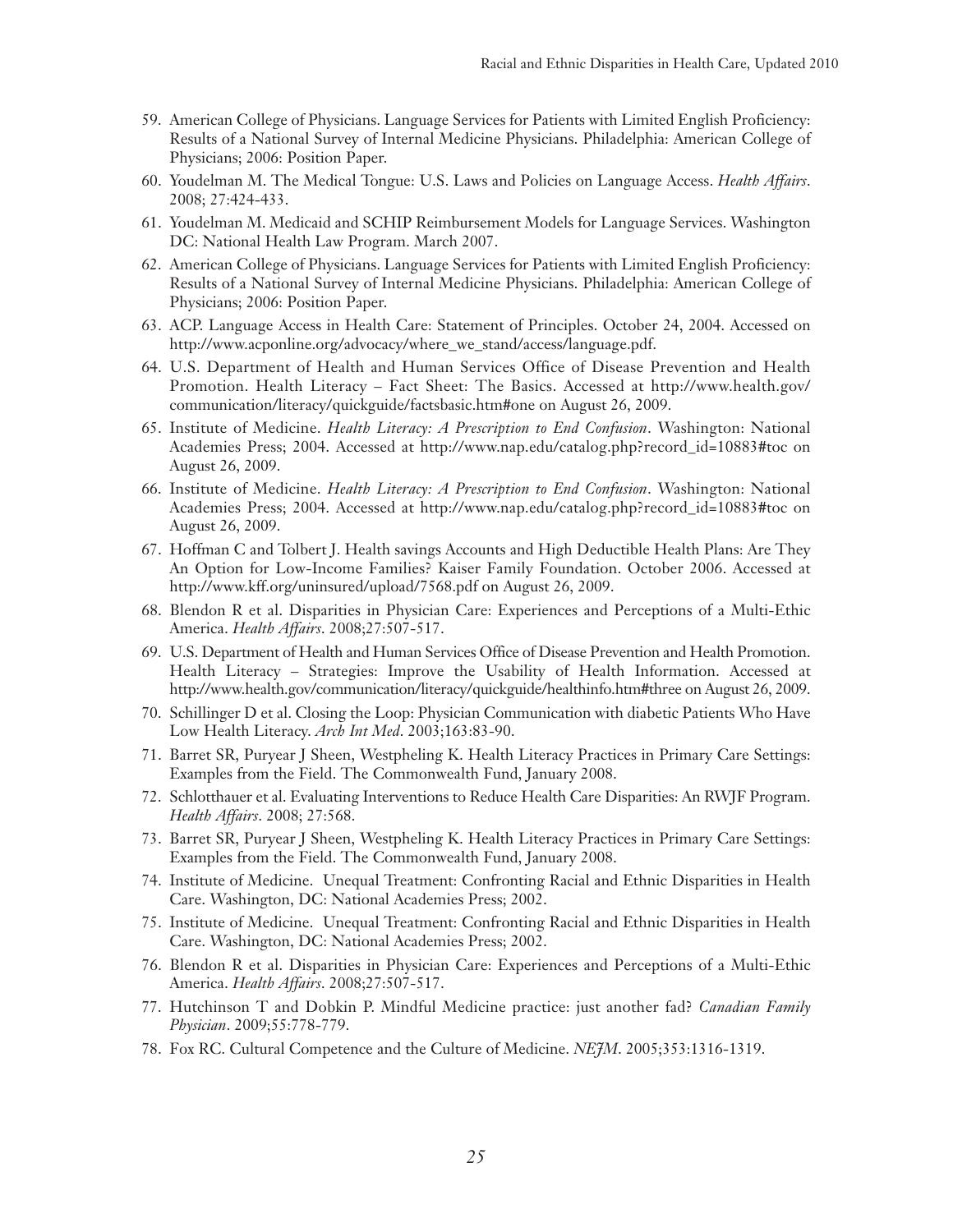- 79. Goode T, Dunne MC, Bronheim M. The Evidence Base for Cultural and Linguistic Competency in Health Care. National Center for Cultural Competence; Center for Child and Human Development, Georgetown University; the Commonwealth Fund. October 2006. Accessed at http://www.commonwealthfund.org/~/media/Files/Publications/Fund%20Report/2006/Oct/The% 20Evidence%20Base%20for%20Cultural%20and%20Linguistic%20Competency%20in%20Healt h%20Care/Goode\_evidencebasecultlinguisticcomp\_962%20pdf.pdf on August 27, 2009.
- 80. Brotherton SE, Rockey P, and Etzel S. US Graduate Medical Education, 2003-2004. *JAMA*. 2004; 292:1032-1037.
- 81. Weissman et al. Resident Physicians' Preparedness to Provide Cross-Cultural Care. *JAMA*. 2005; 294:1058-1067.
- 82. Weissman et al. Resident Physicians' Preparedness to Provide Cross-Cultural Care. *JAMA*. 2005; 294:1058-1067.
- 83. Kumas-Tan Z et al. Measures of Cultural Competence: Examining Hidden Assumptions. *Academic Medicine*. 2007; 82:548-557.
- 84. Betancourt J et al. Cultural Competency and Health Care Disparities: Key Perspectives and Trends. *Health Affairs*. 2005; 24:499-505.
- 85. Association of American Medical Colleges. Cultural Competence Education. 2005. Accessed at http://www.aamc.org/meded/tacct/culturalcomped.pdf on August 27, 2009
- 86. Bach P et al. Primary Care Physicians Who Treat Blacks and Whites. *NEJM*. 2004;351:575-584.
- 87. Reschovsky J and O'Malley AS. Do Primary Care Physicians Treating Minority Patients Report Problems Delivering High-Quality Care? *Health Affairs*. 2008;27:w222-w231.
- 88. Halbert CH et al. Racial Differences in Trust in Health Care Providers. *Arch Inten Med*. 2006; 166:896-901.
- 89. Zuvekas SH and Taliaferro GS. Pathways to Access: Health Insurance, The Health Care Delivery System, And Racial/Ethnic Disparities, 1996-1999. *Health Affairs*. 2003; 22: 139-153.
- 90. Bach P et al. Primary Care Physicians Who Treat Blacks and Whites. *NEJM*. 2004;351:575-584.
- 91. Baicker K et al Geographic Variation in Health Care and the Problem of Measuring Racial Disparities. *Perspectives in Biology and Medicine*. 2005;48:S42.
- 92. Agency for Healthcare Research and Quality. *National Healthcare Disparities Report*. 2005.
- 93. H. Mead, L. Cartwright-Smith, K. Jones, C. Ramos, K. Woods, and B. Siegel, Racial and Ethnic Disparities in U.S. Health Care: A Chartbook, The Commonwealth Fund, March 2008. Accessed at http://www.commonwealthfund.org/~/media/Files/Publications/Chartbook/2008/Mar/Racial% 20and%20Ethnic%20Disparities%20in%20U%20S%20%20Health%20Care%20%20A%20Char tbook/Mead\_racialethnicdisparities\_chartbook\_1111%20pdf.pdf on September 17, 2009.
- 94. H. Mead, L. Cartwright-Smith, K. Jones, C. Ramos, K. Woods, and B. Siegel, Racial and Ethnic Disparities in U.S. Health Care: A Chartbook, The Commonwealth Fund, March 2008
- 95. American College of Physicians. *Achieving Affordable Health Insurance Coverage for All Within Seven Years: A Proposal from America's Internists, Updated 2008*. Philadelphia: American College of Physicians; 2008: Position Paper.
- 96. American College of Physicians. A System in Need of Change: Restructuring Payment Policies to Support Patient-Centered Care. Philadelphia: American College of Physicians; 2006. Position Paper.
- 97. A. C. Beal, M. M. Doty, S. E. Hernandez, K. K. Shea, and K. Davis, Closing the Divide: How Medical Homes Promote Equity in Health Care: Results From The Commonwealth Fund 2006 Health Care Quality Survey, The Commonwealth Fund, June 2007.
- 98. A. C. Beal, M. M. Doty, S. E. Hernandez, K. K. Shea, and K. Davis, Closing the Divide: How Medical Homes Promote Equity in Health Care: Results From The Commonwealth Fund 2006 Health Care Quality Survey, The Commonwealth Fund, June 2007.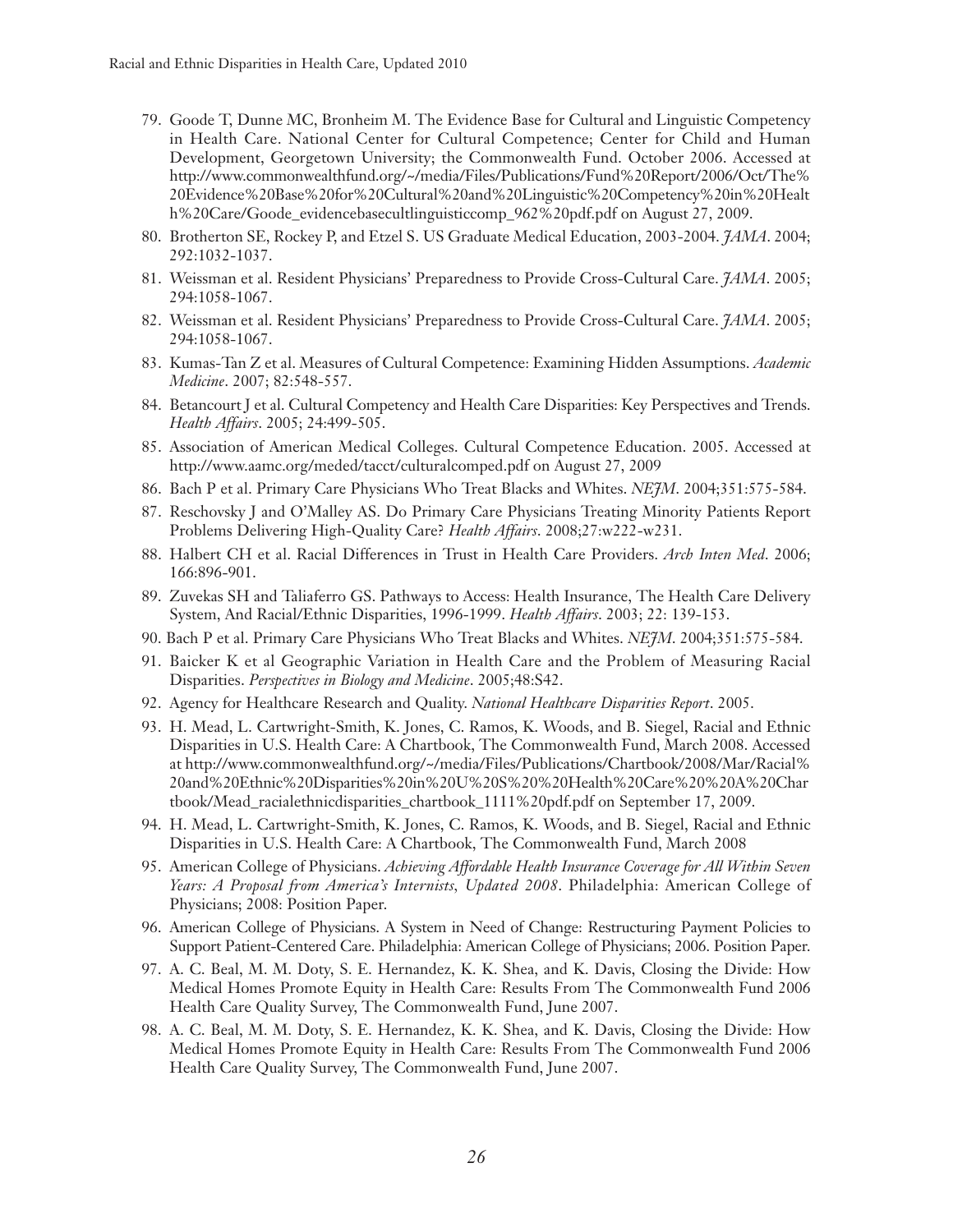- 99. Reschovsky J and O'Malley AS. Do Primary Care Physicians Treating Minority Patients Report Problems Delivering High-Quality Care? *Health Affairs*. 2008;27:w222-w231.
- 100. Gaskin D et al. *Examining Racial and Ethnic Disparities in Site of Usual Source of Care*. Journal of the National Medical Association. 2007;99:22-30.
- 101. A. C. Beal, M. M. Doty, S. E. Hernandez, K. K. Shea, and K. Davis, Closing the Divide: How Medical Homes Promote Equity in Health Care: Results From The Commonwealth Fund 2006 Health Care Quality Survey, The Commonwealth Fund, June 2007.
- 102. Takash M and Osius E. Policies and Strategies to Make Medicaid Managed Care Work for FQHCs: Experiences from Two States. National Academy for state Health Policy. March 2009. Accessed at http://www.nashp.org/files/AL\_MI\_MMC\_final.pdf on September 1, 2009.
- 103. American Medical Association. Physician Statistics: Total Physicians by Race/Ethnicity 2006. Accessed at http://www.ama-assn.org/ama/pub/about-ama/our-people/member-groups-sections/ minority-affairs-consortium/physician-statistics/total-physicians-raceethnicity-2006.shtml on September 2, 2009.
- 104. Grumbach K and Mendoza R. Disparities in human Resources: Addressing the Lack of Diversity in the Health Professions. *Health Affairs*. 2008;27:413-422.
- 105. Health Resources and Services Administration. The Rationale for Diversity in the Health Professions: A Review of the Evidence. October 2006. Accessed at http://bhpr.hrsa.gov/ healthworkforce/reports/diversity/default.htm on September 2, 2009.
- 106. Cooper-Patrick et al. Race, Gender, and Partnership in the Patient-Physician Relationship. *JAMA*. 1999;282:583-589.
- 107. Statehealthfacts.org. United States: Distribution of Medical School Graduates by Race/Ethnicity, 2008. Accessed at http://www.statehealthfacts.org/profileind.jsp?ind=454&cat=9&rgn=1 on September 17, 2009.
- 108. Cohen JJ. The Consequences of Premature Abandonment of Affirmative Action in Medical School Admissions. *JAMA*. 2003; 289:1143-1149.
- 109. Grumbach K and Mendoza R. Disparities in Human Resources: Addressing the Lack of Diversity in the Health Professions. *Health Affairs*. 2008;27:413-422.
- 110. Davidson RC and Lewis EL. Affirmative Action and Other Special Consideration Admissions at the University of California, Davis School of Medicine. *JAMA*. 1997;278:1153-1158.
- 111. AAMC. Assessing Medical School Admissions Policies: Implications of the U.S. Supreme Court's Affirmative-Action Decisions. September 2003.
- 112. IOM. *In the Nation's Compelling Interest: Ensuring Diversity in the Health-Care Workforce*. Washington: National Academies; 2004.
- 113. Grumbach K and Mendoza R. Disparities in Human Resources: Addressing the Lack of Diversity in the Health Professions. *Health Affairs*. 2008;27:413-422.
- 114. IOM. *In the Nation's Compelling Interest: Ensuring Diversity in the Health-Care Workforce*. Washington: National Academies; 2004.
- 115. Adler N and Newman K. Socioeconomic Disparities in Health: Pathways and Policies. *Health Affairs*. 2002; 21(2):66.
- 116. Williams D and Jackson P. Social Sources of Racial Disparities in Health. *Health Affairs*. 2005;24(2):325-334.
- 117. Agency for Healthcare Research and Quality. 2008 National Healthcare Disparities Report. March 2009. Accessed at http://www.ahrq.gov/QUAL/nhdr08/nhdr08.pdf on November 12, 2009.
- 118. Braveman P. Reaching America's Health Potential: A State-by-State Look at Adult Health. A Presentation. Robert Wood Johnson Foundation. May 15, 2009. Accessed at http://www. allhealth.org/briefing\_detail.asp?bi=155 on September 2, 2009.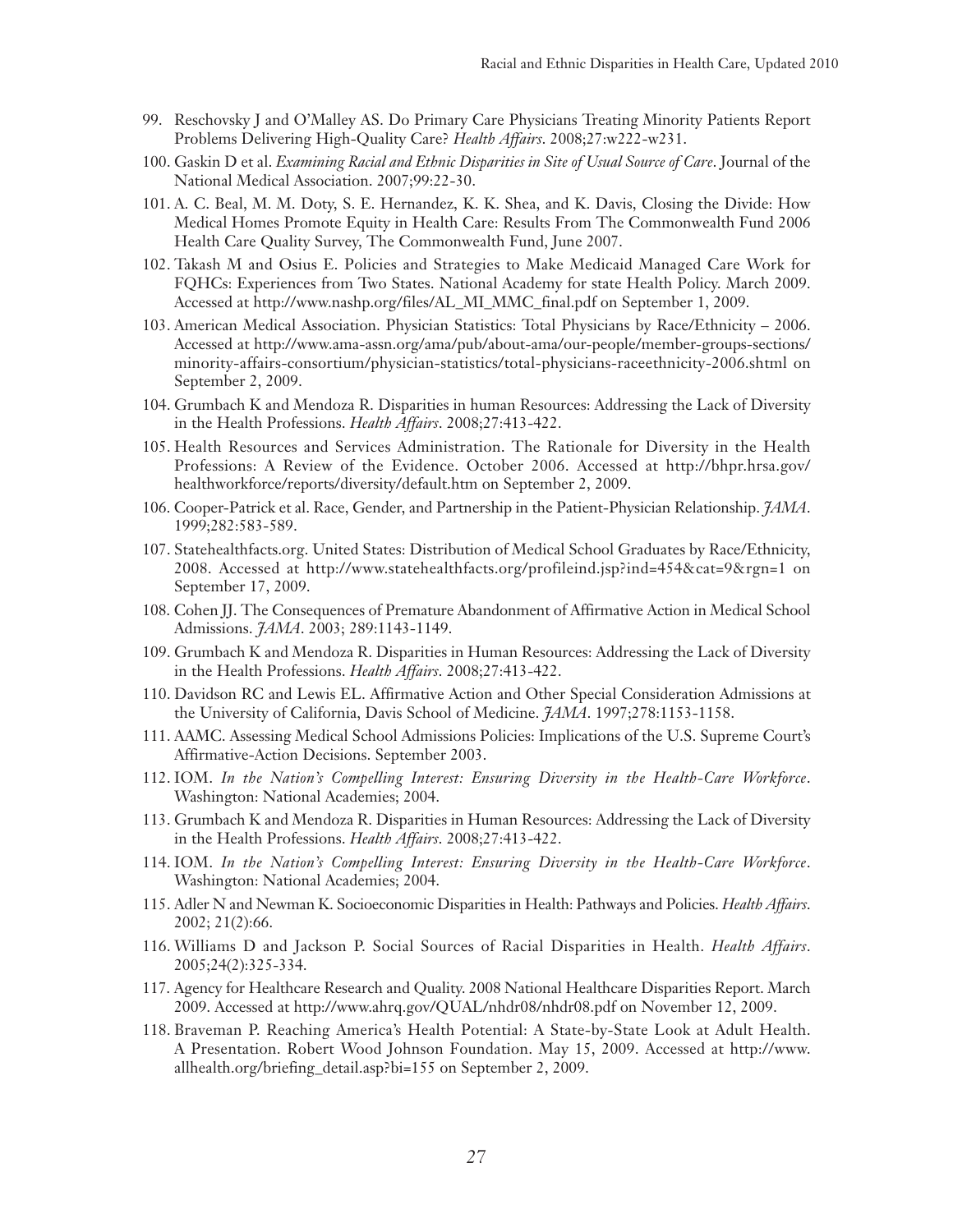- 119. Winkleby M et al. Socioeconomic Status and Health: How education, Income, and Occupation Contribute to Risk Factors for Cardiovascular Disease. *Am Journal Public Health*. 1992; 82:816.
- 120. Woolf et al. Giving Everyone the Health of the Educated: An Examination of Whether Social Change Would Save More Lives Than Medical Advances. *Am Journal Public Health*. 2007; 97:679.
- 121. Wilensky GR and Satcher D. Don't Forget the Social Determinants of Health. *Health Affairs*. 2009;28:w194-198.
- 122. Schoeni RF. *Making Americans Healthier: Social and Economic Policy as Health Policy*. New York: Russell Sage Foundation. 2008.
- 123. Vandell DL et al. Outcomes Linked to High-Quality Afterschool Programs: Longitudinal Findings from the Study of Promising Afterschool Programs. October 2007. Tirodkar.
- 124. Robert Wood Johnson Foundation Commission to Build a Healthier America. Physical Activity. 2009. Accessed at http://www.commissiononhealth.org/PhysicalActivity.aspx on September 7, 2009.
- 125. Orfield G et al. Losing Our Future: How Minority Youth Are Being Left Behind by the Graduation Rate Crisis. The Urban Institute: 2004. Accessed at http://www.urban.org/UploadedPDF/ 410936\_LosingOurFuture.pdf on September 2, 2009.
- 126. University of California, San Francisco, Fresno. USCF Fresno Junior Doctors Academy. Accessed at http://www.fresno.ucsf.edu/latinocenter/jr-dr-academy.htm on September 2, 2009.
- 127. AHRQ. Diabetes Disparities Among Racial and Ethnic Minorities: Fact Sheet.
- 128. CDC. Chronic Disease REACH At A Glance. 2009. Accessed at http://www.cdc.gov/ NCCdphp/publications/AAG/reach.htm on September 7, 2009
- 129. American Lung Association. Smoking Rates Among African Americans. 2009. Access at http://www.lungusa.org/stop-smoking/about-smoking/facts-figures/african-americans-and-tobacco. html#2 on December 17, 2009.
- 130. CDC. Tobacco Use Among U.S. Racial/Ethnic Minority Groups. A Report of the U.S. Surgeon General, 1998. Accessed at http://www.cdc.gov/tobacco/data\_statistics/sgr/1998/complete\_report/ index.htm on September 7, 2009.
- 131. Testimony of Gregory N. Connolly before the U.S. Senate Committee on Health, Education, Labor, and Pensions. February 27, 2007. Accessed at http://help.senate.gov/Hearings/ 2007\_02\_27/Connolly.pdf on September 7, 2009.
- 132. American Lung Association. Smoking Rates Among African Americans. 2009. Access at http://www.lungusa.org/stop-smoking/about-smoking/facts-figures/african-americans-and-tobacco.html#2 on December 17, 2009.
- 133. Associated Press. "Obama signs sweeping anti-smoking bill." June 22, 2009. Accessed at http://www.msnbc.msn.com/id/31481823/from/ET/ on September 7, 2009.
- 134. American Obesity Association. Obesity in Minority Populations. Accessed at http://obesity1. tempdomainname.com/subs/fastfacts/Obesity\_Minority\_Pop.shtml on September 7, 2009.
- 135. Tirodkar M and Jain A. Food Messages on African American Television Shows. *Am Journal Public Health*. 2003;93:439-441.
- 136. CAMY.org. African-American Youth and Alcohol Advertising. June 2006. Accessed at http://camy.org/factsheets/index.php?FactsheetID=11 on September 7, 2009.
- 137. CAMY.org. Hispanic Youth and Alcohol Advertising. October 2005. Accessed at http://camy.org/factsheets/index.php?FactsheetID=10.
- 138. IOM. *Reducing Underage Drinking: A Collective Responsibility*. Washington: The National Academies, 2003.
- 139. Center for Disease Control and Prevention. Neighborhood Safety and the Prevalence of Physical Inactivity—Selected States, 1996, *Morbidity and Mortality Weekly Report*. 1999;48(7):143–146.
- 140. Cheadle A. et al. Community-Level Comparisons between the Grocery Store Environment and Individual Dietary Practices, *Preventive Medicine* 1991; 20(2): 250–261.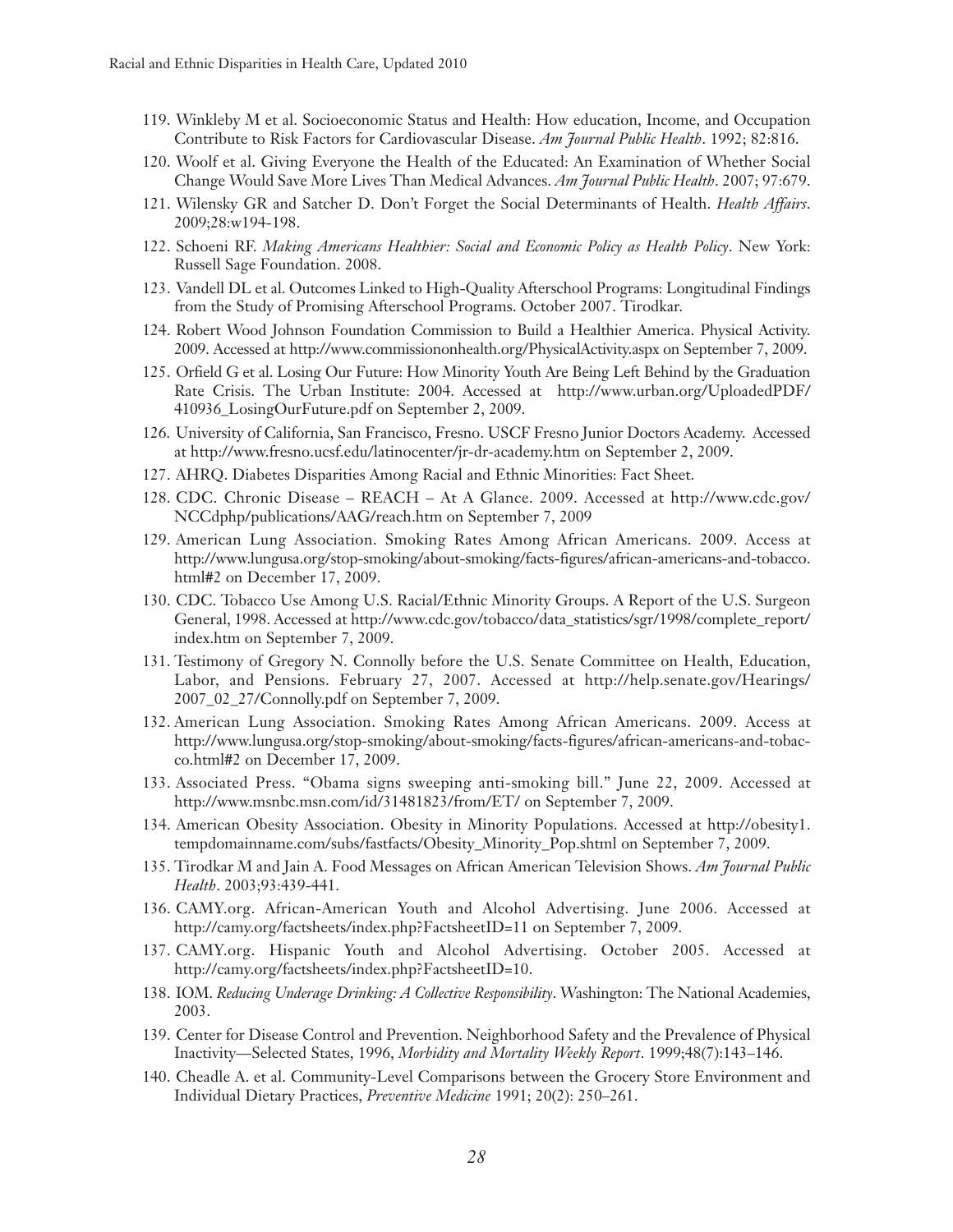- 141. Healthypeople.gov. Healthy People 2010: Leading health indicators. Accessed at http://www.healthypeople.gov/Document/html/uih/uih\_4.htm#environqual on September 8, 2009.
- 142. Shavers V and Shavers S. Racism and health inequity among Americans. J Natl Med Assoc. 2006; 98:386-396. Accessed at http://www.pubmedcentral.nih.gov/pagerender.fcgi?artid=2576116& pageindex=3 on September 7, 2009.
- 143. Maantay J. Zoning, Equity, and Public Health. *Am Journal Public Health*. 2001;91:1033-1041.
- 144. Maantay J. Zoning, Equity, and Public Health. *Am Journal Public Health*. 2001;91:1033-1041.
- 145, IOM. *Toward Environmental Justice: Research, Education, and Health Policy Needs*. Washington: National Academies; 1999.
- 146. Shavers V and Shavers S. Racism and health inequity among Americans. J Natl Med Assoc. 2006; 98:386-396. Accessed at http://www.pubmedcentral.nih.gov/pagerender.fcgi?artid=2576116& pageindex=3 on September 7, 2009.
- 147. Bell J and Standish M. Communities and Health Policy: A Pathway for Change. *Health Affairs*. 2005;24:339-342.
- 148. Healthypeople.gov. Healthy People 2010: Leading health indicators. Accessed at http://www. healthypeople.gov/Document/html/uih/uih\_4.htm#environqual on September 8, 2009.
- 149. Payne-Sturgis D and Gee GC. National environmental health measures for minority and low-income populations: Tracking social disparities in environmental health. *Environmental Research*. 2006;102:154- 171. Accessed at http://yosemite.epa.gov/ochp/ochpweb.nsf/content/Disparities2.htm/\$File/ Disparities2.pdf on September 8, 2009.
- 150. Bilheimer L and Sisk J. Collecting Adequate Data on Racial and Ethnic Disparities in Health: the Challenges Continue. *Health Affairs*. 2008;27(2):383-391.
- 151. Higgins PC and Taylor EF. Measuring Racial and Ethnic Disparities in Health Care: Efforts to Improve Data Collection. Mathematica Policy Research, Inc. May 2009. Accessed at http://www. mathematica-mpr.com/publications/PDFs/health/disparitieshealthcare.pdf on September 9, 2009.
- 152. Higgins PC and Taylor EF. Measuring Racial and Ethnic Disparities in Health Care: Efforts to Improve Data Collection. Mathematica Policy Research, Inc. May 2009. Accessed at http://www. mathematica-mpr.com/publications/PDFs/health/disparitieshealthcare.pdf on September 9, 2009.
- 153. IOM. Race, Ethnicity, and Language Data: Standardization for Health Care Quality Improvement. Report Brief. Washington: National Academies. August 2009.
- 154. Families USA. Medicare Improvements for Patients and Providers Act of 2008: Addressing Racial and Ethnic Health Disparities. November 2008. Accessed at http://www.familiesusa.org/ assets/pdfs/mippa-addressing-disparities\_3.pdf on September 9, 2009.
- 155. Higgins PC and Taylor EF. Measuring Racial and Ethnic Disparities in Health Care: Efforts to Improve Data Collection. Mathematica Policy Research, Inc. May 2009. Accessed at http://www. mathematica-mpr.com/publications/PDFs/health/disparitieshealthcare.pdf on September 9, 2009.
- 156. Payne-Sturgis D and Gee GC. National environmental health measures for minority and lowincome populations: Tracking social disparities in environmental health. *Environmental Research*. 2006;102:154-171. Accessed at http://yosemite.epa.gov/ochp/ochpweb.nsf/content/Disparities2. htm/\$File/Disparities2.pdf on September 8, 2009.
- 157. IOM. *Toward Environmental Justice: Research, Education, and Health Policy Needs*. Washington: National Academies; 1999.